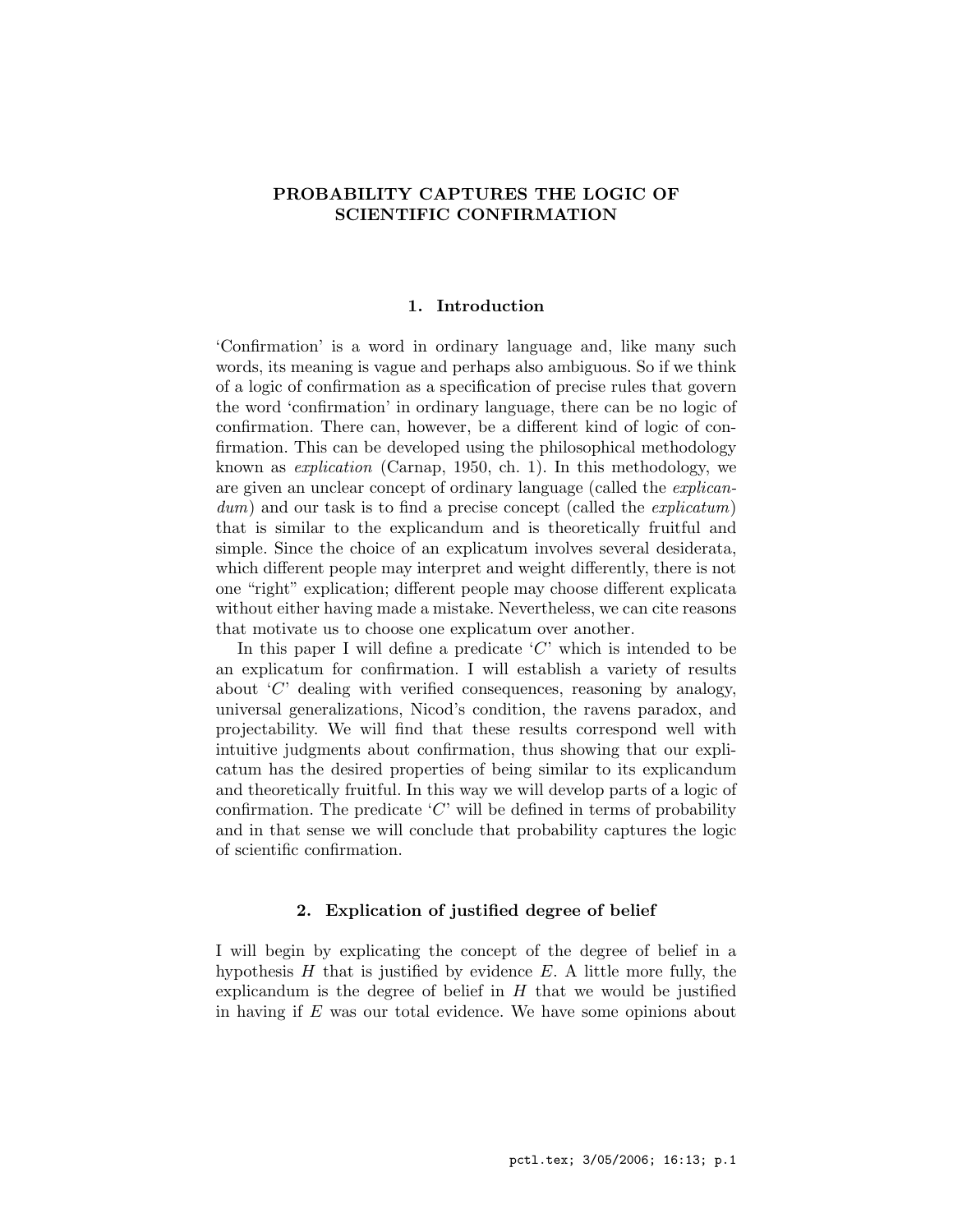this but they are usually vague and different people sometimes have different opinions.

In order to explicate this concept, let us begin by choosing a formalized language, like those studied in symbolic logic; we will call this language L. We will use the letters  $D$ ,  $E$ , and  $H$ , with or without subscripts, to denote sentences of  $L$ . Let us also stipulate that L contains the usual truth-functional connectives  $\sim$ ' for negation,  $\vee$ ' for disjunction, '.' for conjunction, and '⊃' for material implication.

Next we define a two-place function  $p$  which takes sentences of  $L$  as arguments and has real numbers as its values. The definition of  $p$  will specify, for each ordered pair of sentences  $H$  and  $E$  in  $L$ , a real number that is denoted  $p(H|E)$ . This number  $p(H|E)$  is intended to be our explicatum for the degree of belief in  $H$  that is justified by evidence  $E$ ; we will therefore choose a definition of  $p$  using the desiderata for such an explicatum, namely:

- 1. The values of  $p$  should agree with the judgments about justified degrees of belief that we have. For example, if we judge that  $E$ justifies a higher degree of belief in  $H_1$  than in  $H_2$  then we will want to define p in such a way that  $p(H_1|E) > p(H_2|E)$ . In this way we ensure that the explicatum is similar to the explicandum.
- 2. The function  $p$  should be theoretically fruitful, which means that its values satisfy many general principles.
- 3. The function  $p$  is as simple as possible.

I assume that this function p will satisfy the mathematical laws of conditional probability. We will express these laws using the following axioms. Here D, E, E', H, and H' are any sentences of L and  $=$ ' between sentences means that the sentences are logically equivalent.<sup>1</sup>

AXIOM 1.  $p(H|E) \geq 0$ .

AXIOM 2.  $p(E|E) = 1$ .

AXIOM 3.  $p(H|E) + p(\sim H|E) = 1$ , provided E is consistent.

 $1$  The following formulation of the axioms of probability is like that of von Wright (1957, p. 93) in several respects. In particular, I follow von Wright in taking  $p(H|E)$ to be defined even when  $E$  is inconsistent. However, I differ from von Wright about which axiom is not required to hold for inconsistent  $E$ ; the result is that on my axiomatization, but not von Wright's, if E is inconsistent then  $p(H|E) = 1$  for all  $H$  (Proposition 2, Section 12.1). Since  $E$  entails  $H$  if  $E$  is inconsistent, the value  $p(H|E) = 1$  accords with the conception of probability as a generalization of deductive logic.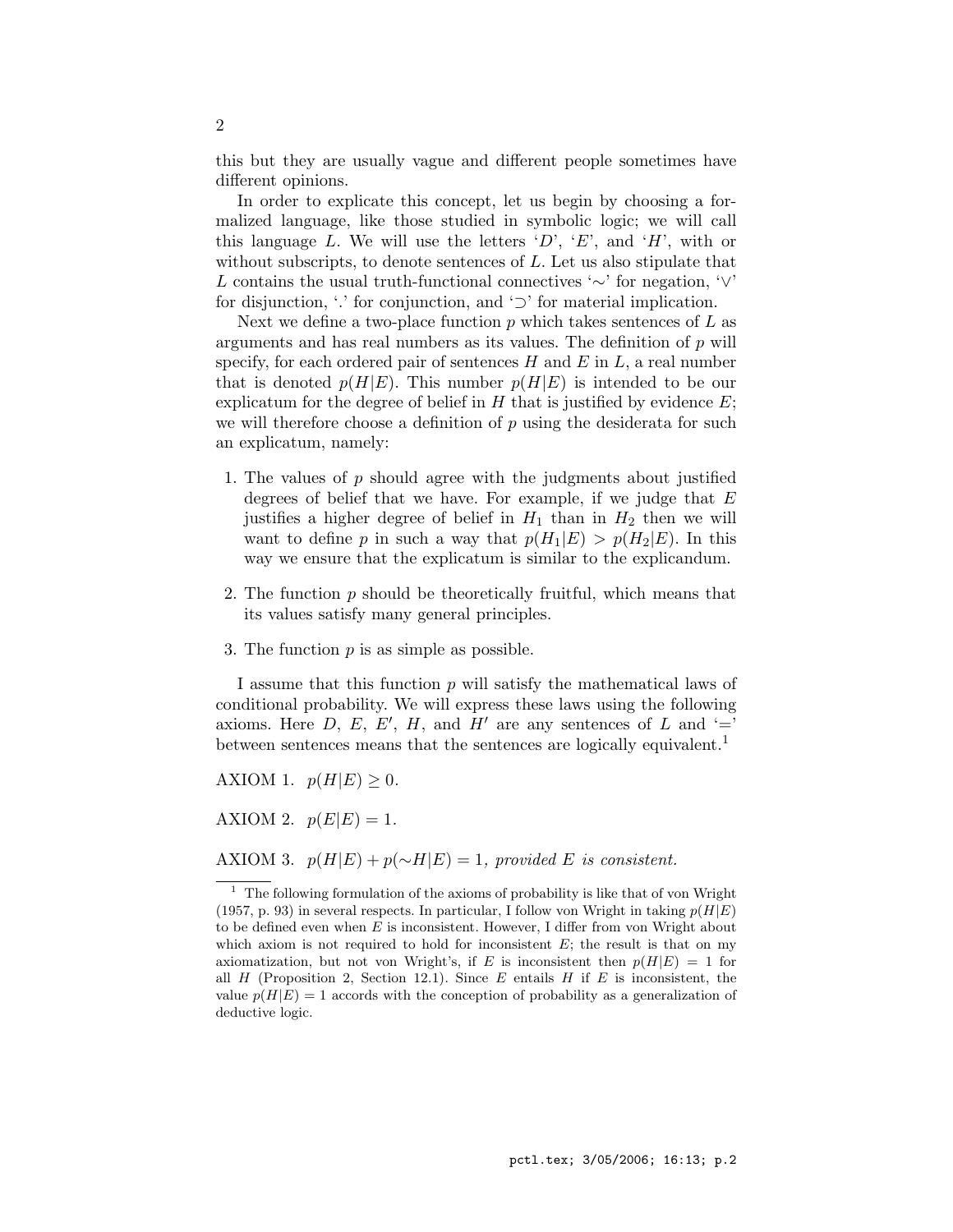AXIOM 4.  $p(E.H|D) = p(E|D)p(H|E.D)$ .

AXIOM 5. If  $H' = H$  and  $E' = E$  then  $p(H'|E') = p(H|E)$ .

# 3. Explication of confirmation

Now we will explicate the concept that is expressed by the word 'confirms' in statements like the following. (These are from news reports on the web.)

'New evidence confirms last year's indication that one type of neutrino emerging from the Sun's core does switch to another type en route to the earth.'

'New evidence confirms rapid global warming, say scientists.'

'Tree-ring evidence confirms Alaskan Inuit account of climate disaster.'

If we were to examine these examples in detail we would find that the judgment that some evidence  $E$  confirms some hypothesis  $H$  makes use of many other, previously known, pieces of evidence. Let us call this other evidence the background evidence. Then our explicandum may be expressed more precisely as the concept of  $E$  confirming  $H$  given background evidence D.

In looking for an explicatum for this concept, we will be guided by the idea that  $E$  confirms  $H$  given  $D$  iff (if and only if) the degree of belief in  $H$  that is justified by  $E$  and  $D$  together is higher than that justified by D alone. The corresponding statement in terms of our explicatum p is  $p(H|E.D) > p(H|D)$ . So let us adopt the following definition.

DEFINITION 1.  $C(H, E, D)$  iff  $p(H|E.D) > p(H|D)$ .

Thus  $C(H, E, D)$  will be our explicatum for the ordinary language concept that  $E$  confirms  $H$  given background evidence  $D$ .

In ordinary language we sometimes say that some evidence  $E_1$  confirms a hypothesis H more than some other evidence  $E_2$  does. Plausibly, such a statement is true iff the degree of belief in  $H$  that is justified by  $E_1$  and the background evidence is higher than that justified by  $E_2$ and the background evidence. The corresponding statement in terms of our explicatum p is  $p(H|E_1.D) > p(H|E_2.D)$ . So let us adopt the following definition:

DEFINITION 2.  $M(H, E_1, E_2, D)$  iff  $p(H|E_1.D) > p(H|E_2.D)$ .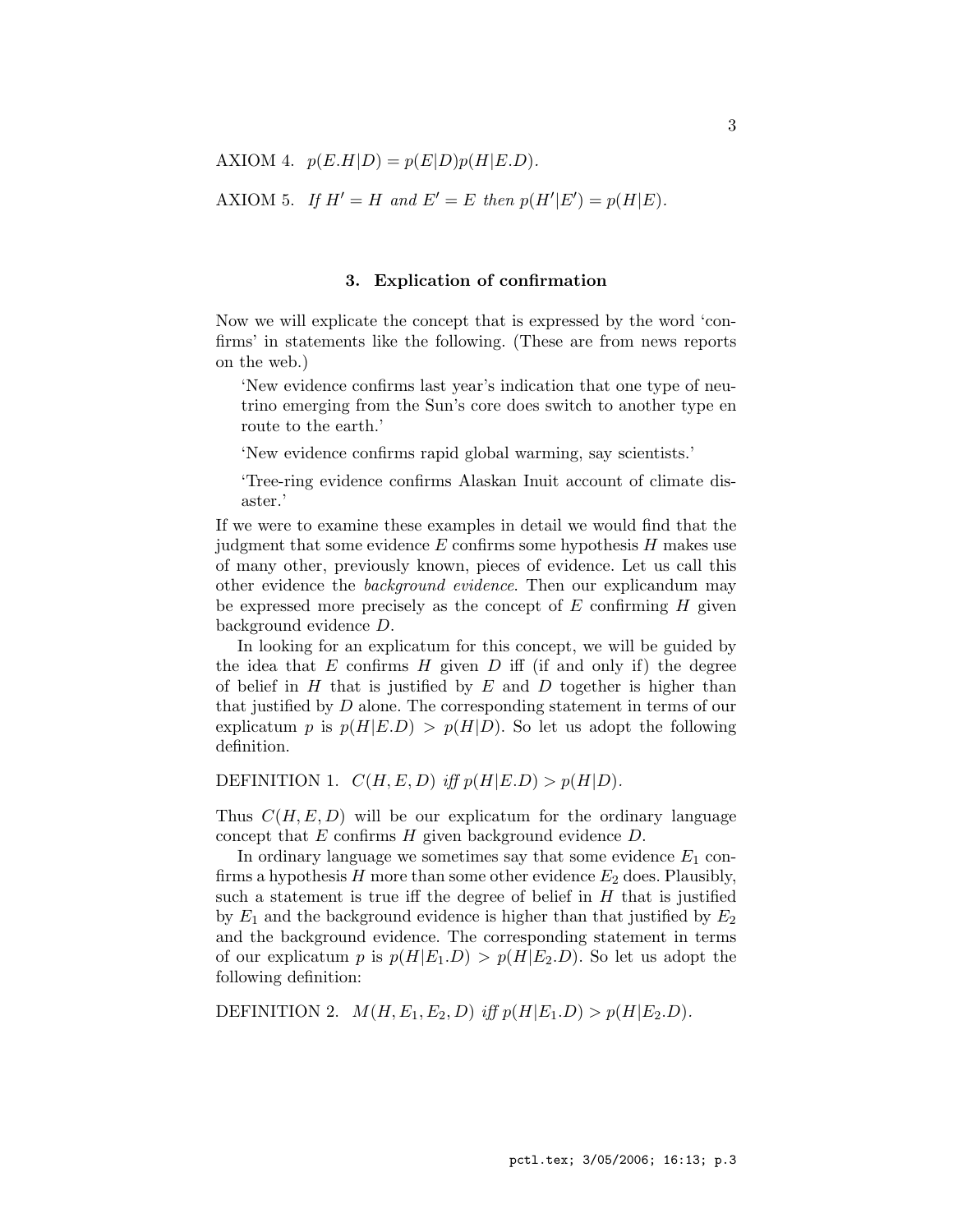Thus  $M(H, E_1, E_2, D)$  will be our explicatum for the ordinary language concept that  $E_1$  confirms H more than  $E_2$  does, given D.

In the following sections we will use these explications to derive some of the logic of scientific confirmation. Specifically, we will state and prove theorems about our explicata  $C(H, E, D)$  and  $M(H, E_1, E_2, D)$ . These results will be seen to correspond closely to intuitive opinions about the ordinary language concept of confirmation, thus verifying that our explicata are similar to their explicanda.

#### 4. Verified consequences

Scientists often assume that if E is a logical consequence of  $H$  then verifying that  $E$  is true will confirm  $H$ . For example, Galileo's argument that falling bodies are uniformly accelerated consisted in proving that the motion of uniformly accelerated bodies has certain properties and then experimentally verifying that the motion of falling bodies has those properties. Thus Galileo says that his hypothesis is "confirmed mainly by the consideration that experimental results are seen to agree with and exactly correspond to those properties which have been, one after another, demonstrated by us" (1638, p. 160, cf. p.167). Similarly Huygens, in the preface to his *Treatise on Light* (1690), says of that book:

There will be seen in it demonstrations of those kinds which do not produce as great a certitude as those of geometry, and which even differ much therefrom, since, whereas the geometers prove their propositions by fixed and incontestable principles, here the principles are verified by the conclusions to be drawn from them; the nature of these things not allowing of this being done otherwise. It is always possible to attain thereby to a degree of probability which very often is scarcely less than complete proof.

Let us now examine this assumption that hypotheses are confirmed by verifying their consequences. To do so, we will first express the assumption in terms of our explicata. Although the scientists' statements of the assumption do not mention background evidence, a careful analysis of their deductions would show that when they say evidence is logically implied by a hypothesis, often this is only true given some background evidence. This suggests that the scientists' assumption might be stated in terms of our explicata thus: If  $E$  is a logical consequence of  $H.D$  then  $C(H, E, D)$ . The following theorem says that this assumption is true with a couple of provisos.<sup>2</sup>

<sup>2</sup> Proofs of all theorems except Theorem 4 are given in Section 12.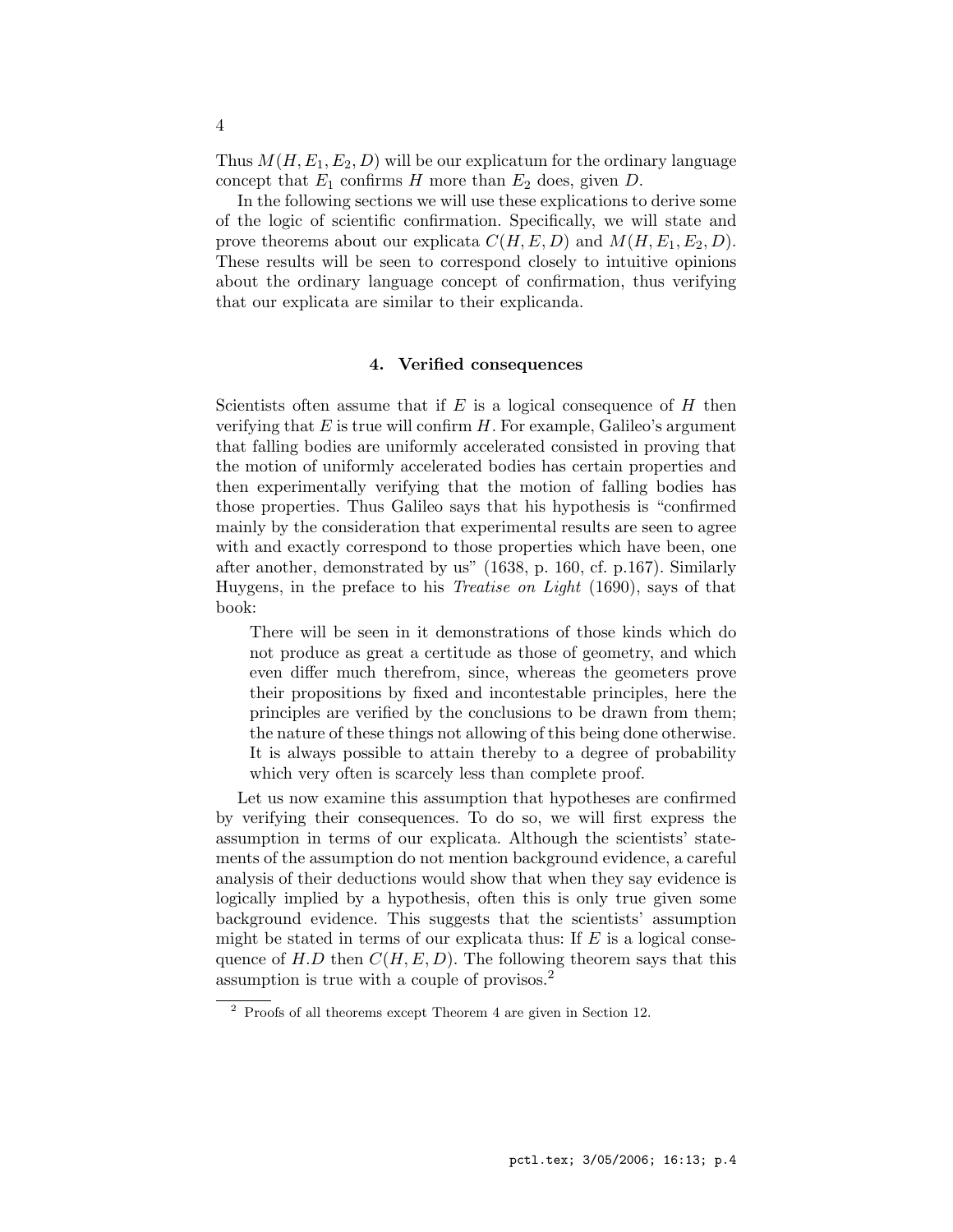THEOREM 1. If E is a logical consequence of H.D then  $C(H, E, D)$ , provided that  $0 < p(H|D) < 1$  and  $p(E|\sim H.D) < 1$ .

If the provisos do not hold then—as can be proved— $C(H, E, D)$  might be false even though  $E$  is a logical consequence of  $H.D$ . The provisos make sense intuitively; if  $H$  is already certainly true or false, or if the evidence is certain to obtain even if  $H$  is false, then we do not expect  $E$  to confirm  $H$ . Nevertheless, the need for these provisos is apt to be overlooked when there is no precise statement of the assumption or any attempt to prove it.

Another assumption that is made intuitively by scientists is that a hypothesis is confirmed more strongly the more consequences are verified. This can be expressed more formally by saying that if  $E_1$  and  $E_2$  are different logical consequences of H.D then  $E_1.E_2$  confirms H more than  $E_1$  does, given D. The corresponding statement in terms of our explicata is that if  $E_1$  and  $E_2$  are different logical consequences of H.D then  $M(H, E_1, E_2, E_1, D)$ . The following theorem shows that this is correct, with a few provisos like those of Theorem 1.

THEOREM 2. If  $E_2$  is a logical consequence of H.D then  $M(H, E_1, E_2, E_1, D)$ , provided that  $0 < p(H|E_1.D) < 1$  and  $p(E_2|∼ H.E_1.D) < 1$ .

This theorem holds whether or not  $E_1$  is a logical consequence of  $H$ .

Comparing  $E_1$  and  $E_2$  separately, it is also intuitive that  $E_1$  confirms H better than  $E_2$  does if  $E_1$  is less probable given  $\sim$ H than  $E_2$  is. This thought may be expressed in terms of our explicata by saying that if E<sub>1</sub> and E<sub>2</sub> are both logical consequences of H.D and  $p(E_1|\sim H.D)$  <  $p(E_2|\sim H.D)$  then  $M(H, E_1, E_2, D)$ . The next theorem shows that this is also correct, with a natural proviso.

THEOREM 3. If  $E_1$  and  $E_2$  are logical consequences of H.D and  $p(E_1|\sim H.D) < p(E_2|\sim H.D)$  then  $M(H, E_1, E_2, D)$ , provided that 0 <  $p(H|D) < 1.$ 

### 5. Probabilities for two properties

Often data about some sample is held to confirm predictions about other individuals. In order to deal with these kinds of cases we need to specify the language  $L$  and the function  $p$  more completely than we have done so far. This section will give those further specifications and subsequent sections will apply them to questions about confirmation from samples.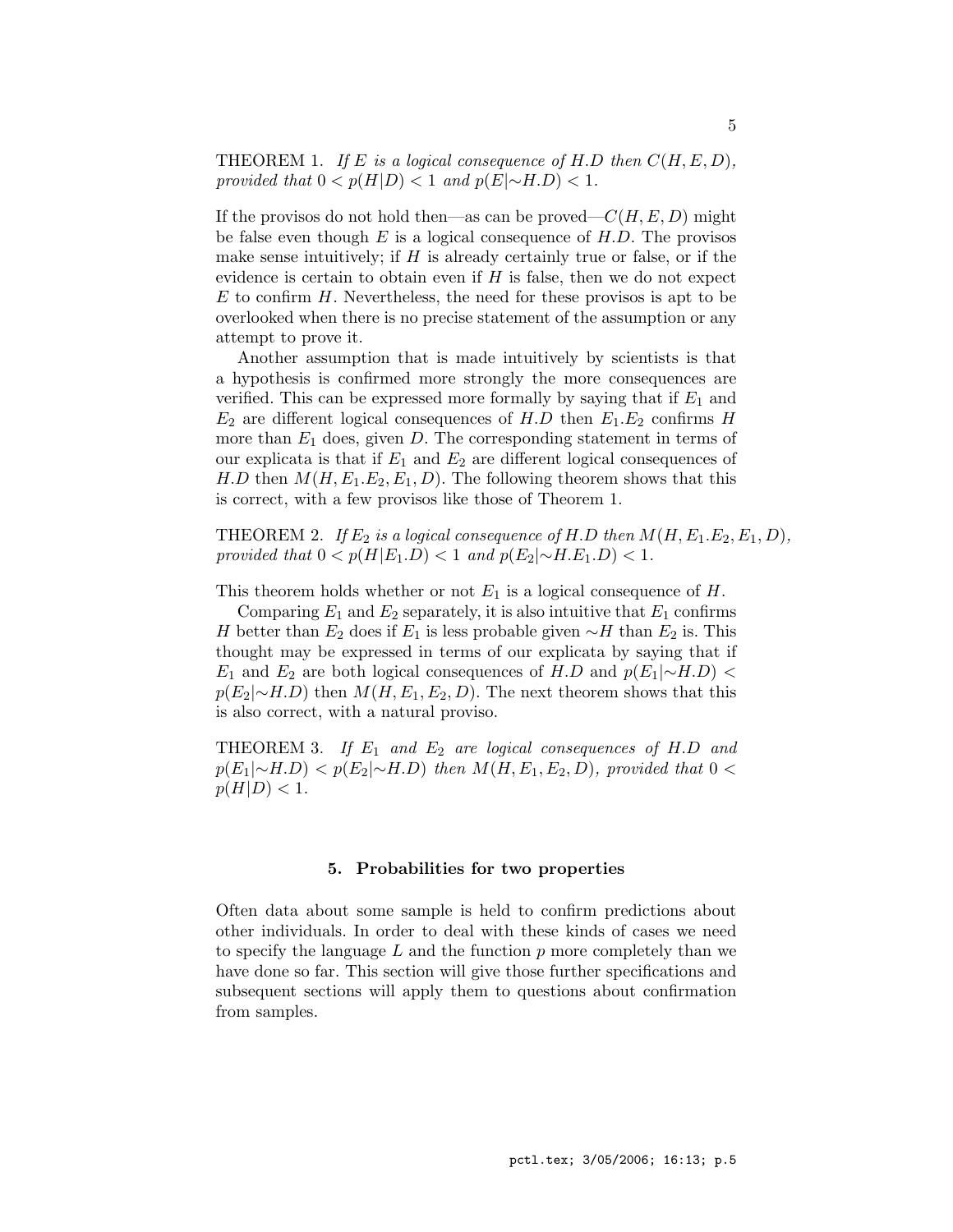Let us stipulate that our language L contains two primitive predicates 'F' and 'G' and infinitely many individual constants ' $a_1$ ', ' $a_2$ ', ....<sup>3</sup> A predicate followed by an individual constant means that the individual denoted by the individual constant has the property denoted by the predicate. For example, ' $Fa_{3}$ ' means that  $a_{3}$  has the property F.

Let us define four predicates ' $Q_1$ ' to ' $Q_4$ ' in terms of 'F' and 'G' by the following conditions. Here, and in the remainder of this paper,  $a'$ stands for any individual constant.

$$
Q_1a = Fa.Ga; \ Q_2a = Fa.\sim Ga; \ Q_3a = \sim Fa.Ga; \ Q_4a = \sim Fa.\sim Ga.
$$

A sample is a finite set of individuals. A sample description is a sentence that says, for each individual in some sample, which  $Q_i$  applies to that individual. For example  $Q_3a_1$  is a sample description for the sample consisting solely of  $a_1$  while  $Q_1a_2.Q_4a_3$  is a sample description for the sample consisting of  $a_2$  and  $a_3$ . We will count any logically true sentence as a sample description for the "sample" containing no individuals; this is artificial but convenient.

Let us also stipulate that  $L$  contains a sentence  $I$  which means that the properties  $F$  and  $G$  are statistically independent. Roughly speaking, this means that in a very large sample of individuals, the proportion of individuals that have both  $F$  and  $G$  is close to the proportion that have  $F$  multiplied by the proportion that have  $G$ . A more precise definition is given in Maher (2000, p. 65).

So far we have not specified the values of the function  $p$  beyond saying that they satisfy the axioms of probability. There are many questions about confirmation that cannot be answered unless we specify the values of  $p$  further. Maher (2000) states eight further axioms for a language like L. The following theorem characterizes the probability functions that satisfy these axioms. In this theorem, and in the remainder of this paper, ' $\overline{F}$ ' is the predicate that applies to a iff '∼ $Fa$ ' is true, and similarly for  $\langle \bar{G}^{\prime} \rangle$ . (This theorem is a combination of Theorems 3, 5, and 6 of Maher, 2000.)

THEOREM 4. There exist constants  $\lambda$ ,  $\gamma_1$ ,  $\gamma_2$ ,  $\gamma_3$ , and  $\gamma_4$ , with  $\lambda > 0$ and  $0 < \gamma_i < 1$ , such that if E is a sample description for a sample that does not include a, n is the sample size, and  $n_i$  is the number of individuals to which E ascribes  $Q_i$ , then

$$
p(Q_i a | E \sim I) = \frac{n_i + \lambda \gamma_i}{n + \lambda}.
$$

<sup>&</sup>lt;sup>3</sup> The restriction to two primitive predicates is partly for simplicity but also because we do not currently have a satisfactory specification of  $p$  for the case where there are more than two predicates (Maher, 2001).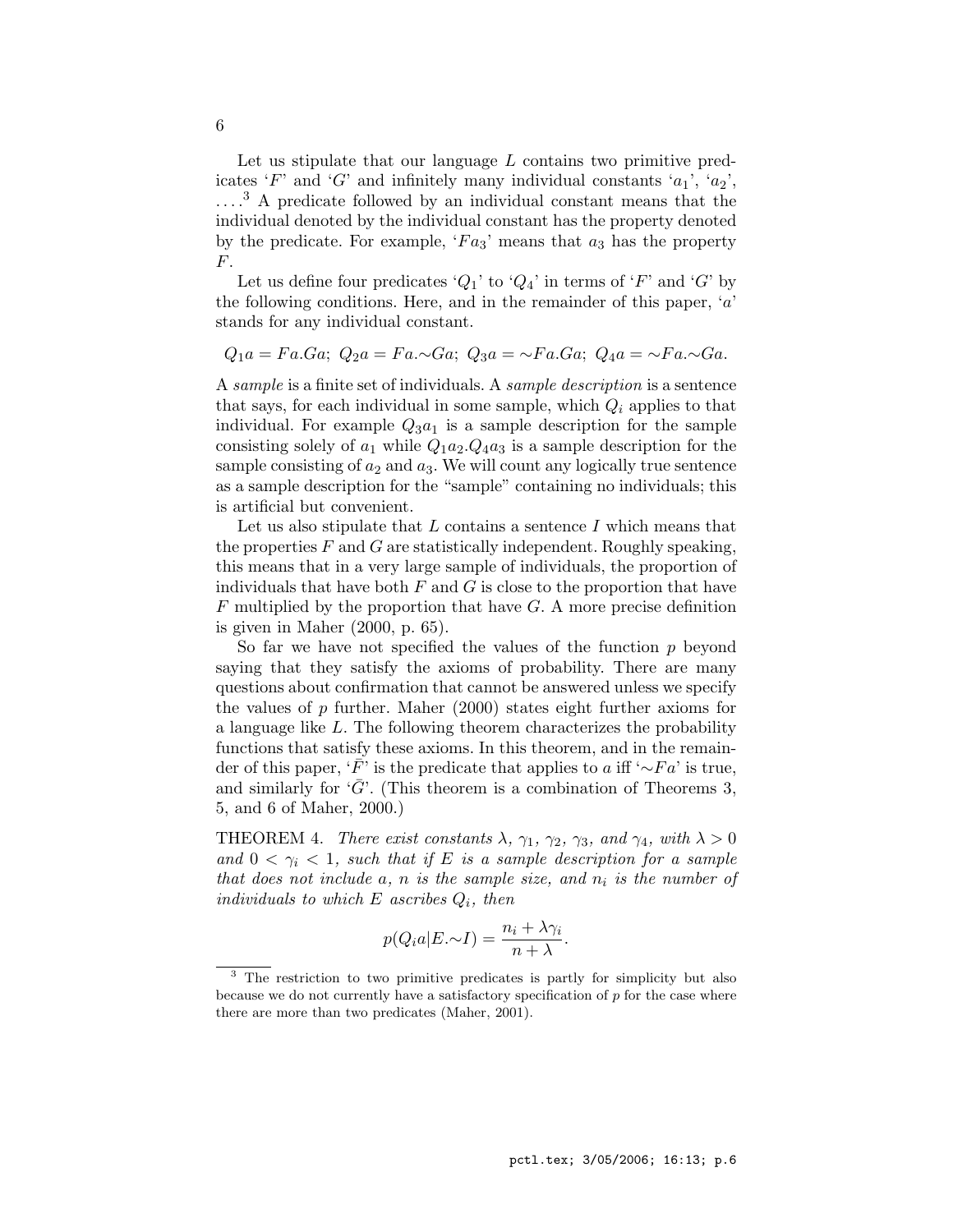If  $\gamma_F = \gamma_1 + \gamma_2$ ,  $\gamma_F = \gamma_3 + \gamma_4$ ,  $\gamma_G = \gamma_1 + \gamma_3$ , and  $\gamma_{\bar{G}} = \gamma_2 + \gamma_4$  then  $\gamma_1 = \gamma_F \gamma_G$ ,  $\gamma_2 = \gamma_F \gamma_{\bar{G}}, \gamma_3 = \gamma_{\bar{F}} \gamma_G$ , and  $\gamma_4 = \gamma_{\bar{F}} \gamma_{\bar{G}}$ . Also, if  $n_\phi$  is the number of individuals to which E ascribes property  $\phi$  then

$$
p(Q_1a|E.I) = \frac{n_F + \lambda \gamma_F}{n + \lambda} \frac{n_G + \lambda \gamma_G}{n + \lambda}
$$

$$
p(Q_2a|E.I) = \frac{n_F + \lambda \gamma_F}{n + \lambda} \frac{n_{\bar{G}} + \lambda \gamma_{\bar{G}}}{n + \lambda}
$$

$$
p(Q_3a|E.I) = \frac{n_{\bar{F}} + \lambda \gamma_{\bar{F}}}{n + \lambda} \frac{n_G + \lambda \gamma_G}{n + \lambda}
$$

$$
p(Q_4a|E.I) = \frac{n_{\bar{F}} + \lambda \gamma_{\bar{F}}}{n + \lambda} \frac{n_{\bar{G}} + \lambda \gamma_{\bar{G}}}{n + \lambda}.
$$

I will now comment on the meaning of this theorem. In what follows, for any sentence H of L I use  $\mathfrak{p}(H)'$  as an abbreviation for  $\mathfrak{p}(H|T)$ ', where  $T$  is any logically true sentence of  $L$ .

The  $\gamma_i$  represent the initial probability of an individual having  $Q_i$ ,  $\gamma_F$  is the initial probability of an individual having F, and so on. This is stated formally by the following theorem.

# THEOREM 5. For  $i = 1, ..., 4$ ,  $\gamma_i = p(Q_i a)$ . Also  $\gamma_F = p(Fa)$ ,  $\gamma_{\overline{F}} =$  $p(\sim Fa)$ ,  $\gamma_G = p(Ga)$ , and  $\gamma_{\bar{G}} = p(\sim Ga)$ .

As the sample size  $n$  gets larger and larger, the probability of an unobserved individual having a property moves from these initial values towards the relative frequency of the property in the observed sample (Maher, 2000, Theorem 10). The meaning of the factor  $\lambda$  is that it controls the rate at which these probabilities converge to the observed relative frequencies; the higher  $\lambda$  the slower the convergence.

The formulas given  $\sim I$  and I are similar; the difference is that when we are given  $\sim I$  (F and G are dependent) we use the observed frequency of the relevant  $Q_i$  and when we are given I (F and G are independent) we use the observed frequencies of F (or F) and G (or G) separately.

To get numerical values of  $p$  from Theorem 4 we need to assign values to  $\gamma_F$ ,  $\gamma_G$ ,  $\lambda$ , and  $p(I)$ . (The other values are fixed by these. For example,  $\gamma_1 = \gamma_F \gamma_G$ .) I will now comment on how these choices can be made.

The choice of  $\gamma_F$  and  $\gamma_G$  will depend on what the predicates 'F' and 'G' mean and may require careful deliberation. For example, if ' $F$ ' means 'raven' then, since this is a very specific property and there are vast numbers of alternative properties that seem equally likely to be exemplified a priori,  $\gamma_F$  should be very small, surely less than 1/1000. A reasoned choice of a precise value would require careful consideration of what exactly is meant by 'raven' and what the alternatives are.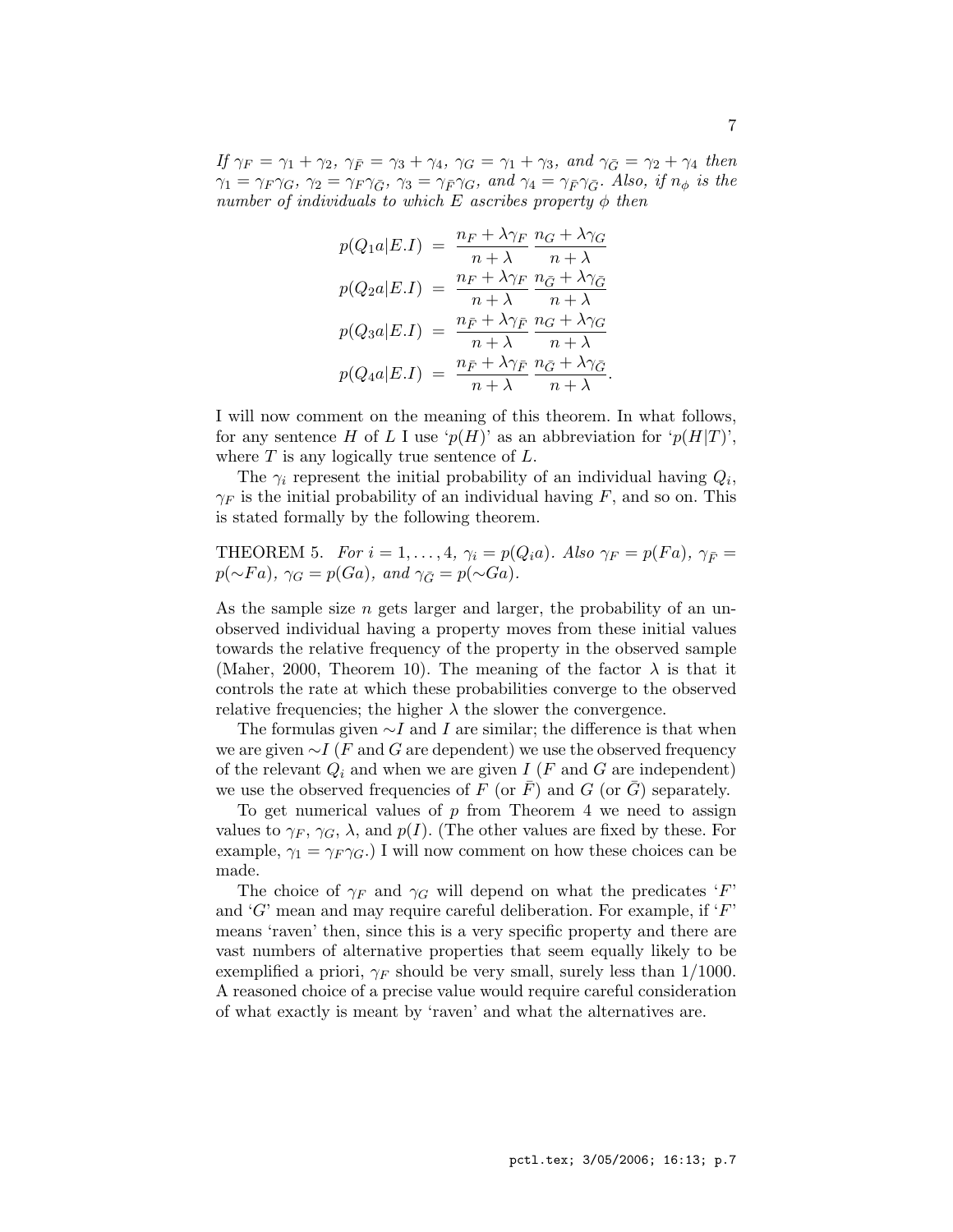Turning now to the choice of  $\lambda$ , Carnap (1980, pp. 111–119) considered the rate of learning from experience that different values of  $\lambda$  induce and came to the conclusion that  $\lambda$  should be about 1 or 2. Another consideration is this: So far as we know a priori, the statistical probability (roughly, long run relative frequency) of an individual having F might have any value from 0 to 1. In the case where  $\gamma_F = 1/2$  it is natural to regard all values of this statistical probability as equally probable a priori (more precisely, to have a uniform probability distribution over the possible values), and it can be shown that this happens if and only if  $\lambda = 2$ . For this reason, I favor choosing  $\lambda = 2$ .

Finally, we need to choose a value of  $p(I)$ , the a priori probability that  $F$  and  $G$  are statistically independent. The alternatives  $I$  and  $\sim I$  seem to me equally plausible a priori and for that reason I favor choosing  $p(I) = 1/2$ .

I have made these remarks about the choice of parameter values to indicate how it may be done but, except in examples, I will not assume any particular values of the parameters. What will be assumed is merely that  $\lambda > 0$ ,  $0 < \gamma_i < 1$ , and  $0 < p(I) < 1$ .

### 6. Reasoning by analogy

If individual b is known to have property  $F$  then the evidence that another individual  $a$  has both  $F$  and  $G$  would normally be taken to confirm that  $b$  also has  $G$ . This is a simple example of reasoning by analogy. The following theorem shows that our explication of confirmation agrees with this. (From here on, 'a' and 'b' stand for any distinct individual constants.)

THEOREM 6.  $C(Gb, Fa,Ga, Fb)$ .

Let us now consider the case in which the evidence is that  $a$  has  $G$ but not F. It might at first seem that this evidence would be irrelevant to whether b has  $G$ , since a and b are not known to be alike in any way. However, it is possible for all we know that the property  $F$  is statistically irrelevant to whether something has  $G$ , in which case the fact that  $a$  has  $G$  should confirm that  $b$  has  $G$ , regardless of whether  $a$ has F. Thus I think educated intuition should agree that the evidence does confirm that  $b$  has  $G$  in this case too, though the confirmation will be weaker than in the preceding case. The following theorems show that our explication of confirmation agrees with both these judgments.

THEOREM 7.  $C(Gb, \sim Fa.Ga, Fb)$ .

THEOREM 8.  $M(Gb, Fa.Ga, \sim Fa.Ga, Fb)$ .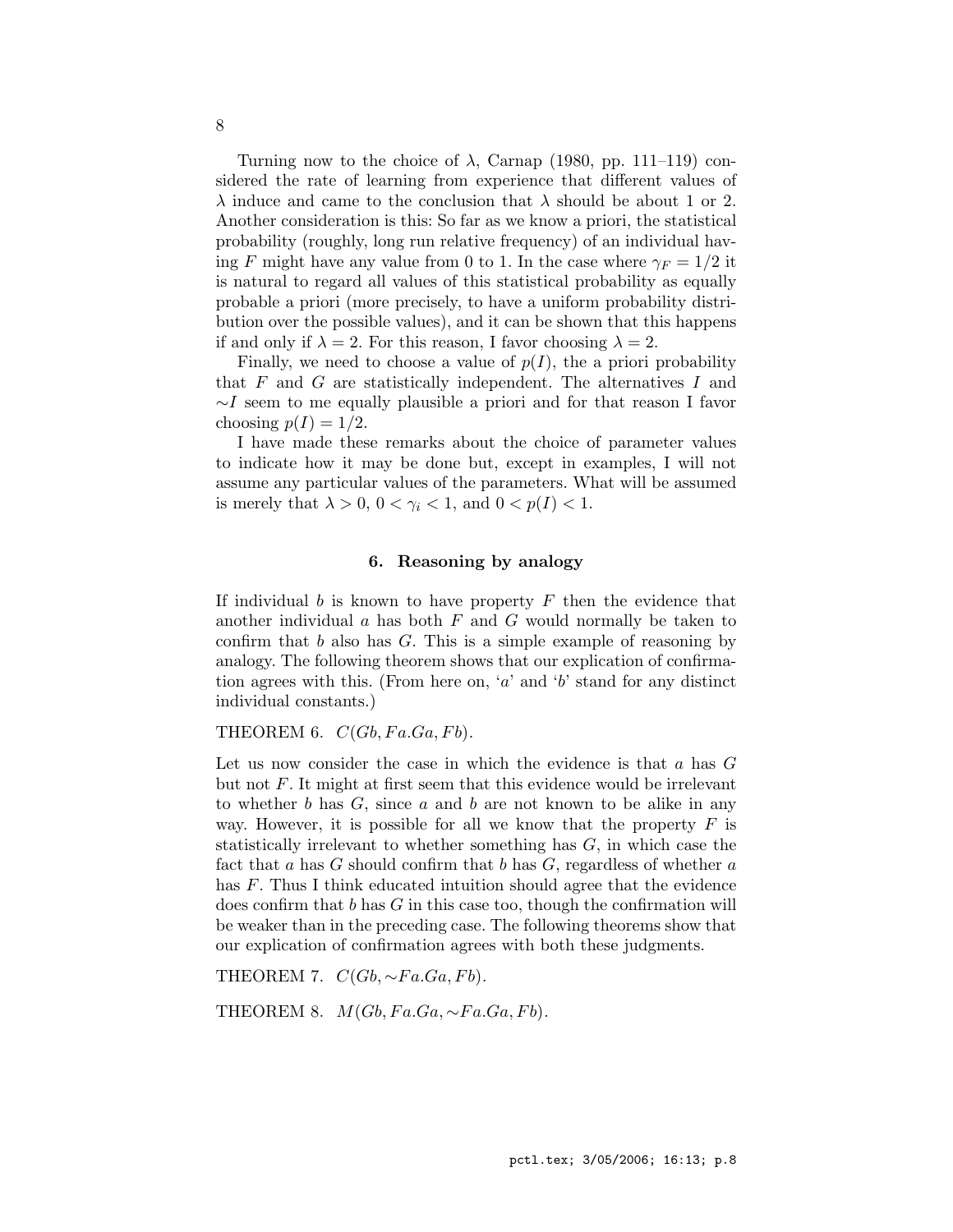There are many other aspects of reasoning by analogy that could be investigated using our explicata but we will move on.

# 7. Universal generalizations

We are often interested in the confirmation of scientific laws that assert universal generalizations. In order to express such generalizations in L, we will stipulate that L contains an individual variable  $x'$  and the universal quantifier  $'(x)$ , which means 'for all x'. Then for any predicate  $\phi$  in L, the generalization that all individuals have  $\phi$  can be expressed in L by the sentence ' $(x)\phi x$ '. Here the variable 'x' ranges over the infinite set of individuals  $a_1, a_2, \ldots$ . We now have:

THEOREM 9. If  $\phi$  is any of the predicates

$$
F, \bar F, G, \bar G, Q_1, Q_2, Q_3, Q_4
$$

and if  $p(E) > 0$  then  $p(x)\phi x|E| = 0$ .

I do not know whether this result extends to other universal generalizations, such as  $(x)(Fx \supset Gx)$  or  $(x) \sim Q_i x$ .

A corollary of Theorem 9 is:

THEOREM 10. If  $\phi$  is as in Theorem 9 and T is a logical truth then, for all positive integers m,  $\sim C[(x)\phi x, \phi a_1 \dots \phi a_m]$ .

On the other hand, we ordinarily suppose that if many individuals are found to have  $\phi$ , with no exceptions, then that confirms that all individuals have  $\phi$ . Thus our explicatum C appears to differ from its explicandum, the ordinary concept of confirmation, on this point. However, the discrepancy depends on the fact that the variables in  $L$  range over an infinite set of individuals. The following theorem shows that the discrepancy does not arise when we are concerned with generalizations about a finite set of individuals.

THEOREM 11. If  $\phi$  is as in Theorem 9 and T is a logical truth then, for all positive integers m and n,  $C(\phi a_1 \dots \phi a_n, \phi a_1 \dots \phi a_m, T)$ .

We could modify our explicata to allow universal generalizations about infinitely many individuals to be confirmed by sample descriptions. However, that would add considerable complexity and the empirical generalizations that I will discuss in what follows can naturally be taken to be concerned with finite populations of individuals. Therefore, instead of modifying the explicata I will in what follows restrict attention to universal generalizations about finite populations.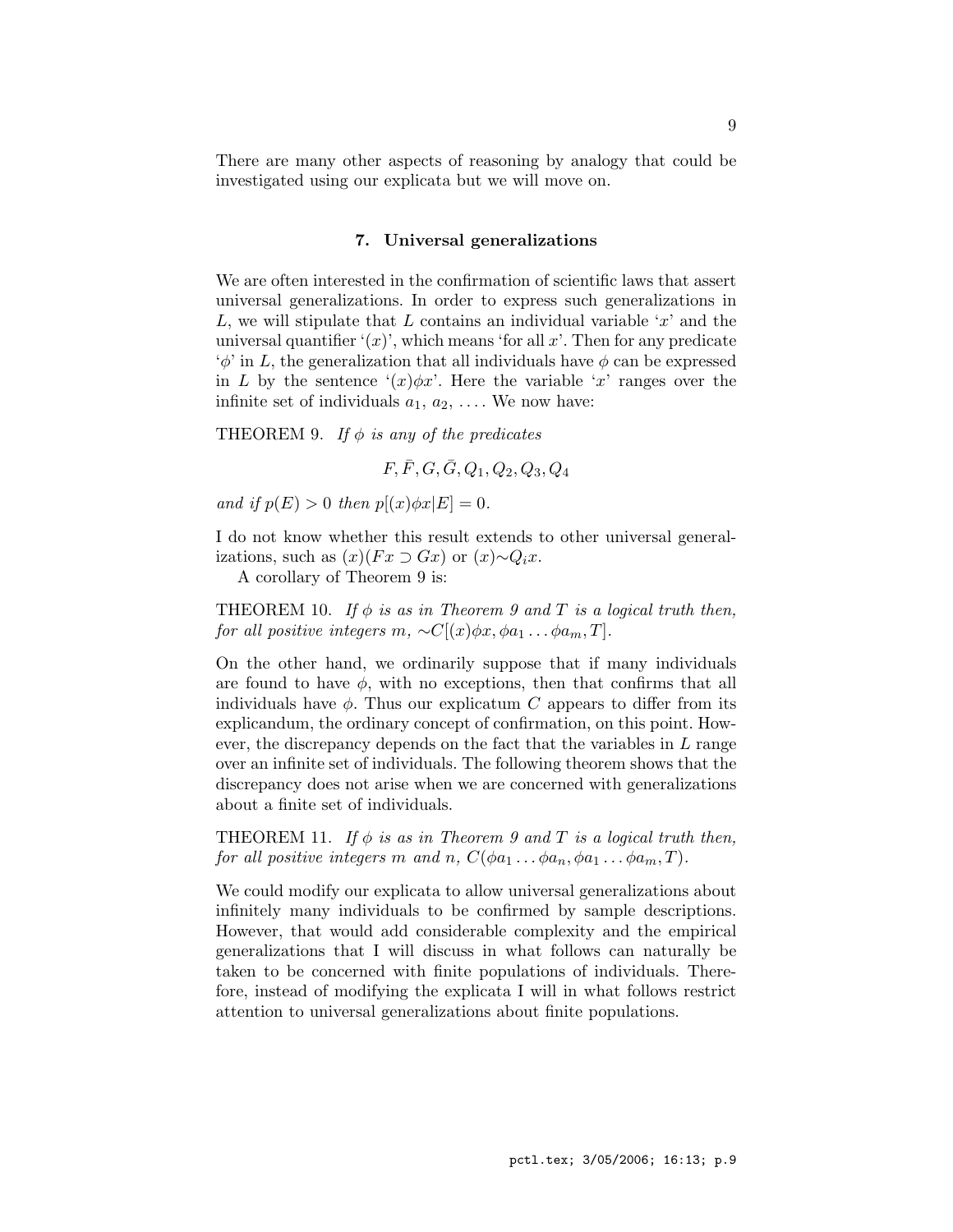#### 8. Nicod's condition

Jean Nicod (1923) maintained that a law of the form 'All  $F$  are  $G$ ' is confirmed by the evidence that some individual is both  $F$  and  $G$ . Let us call this Nicod's condition.

For the reason just indicated, I will take the generalization 'All F are G' to be about individuals  $a_1, \ldots, a_n$ , for some finite  $n > 1$ . I will denote this generalization by  $A$ , so we have

$$
A = (Fa_1 \supset Ga_1) \dots (Fa_n \supset Ga_n).
$$

Nicod's condition, translated into our explicata, is then the claim that  $C(A, Fa.Ga, D)$ , where a is any one of  $a_1, \ldots, a_n$  and D remains to be specified.

Nicod did not specify the background evidence D for which he thought that his condition held. We can easily see that Nicod's condition does not hold for any background evidence D. For example, we have:

THEOREM 12.  $\sim C(A, Fa.Ga, Fa.Ga \supset \sim A)$ .

On the other hand,

THEOREM 13.  $C(A, Fa, Ga, Fa)$ .

Thus Nicod's condition may or may not hold, depending on what D is. So let us now consider the case in which  $D$  is a logically true sentence, representing the situation in which there is no background evidence. Some authors, such as Hempel (1945) and Maher (1999), have maintained that Nicod's condition holds in this case. I will now examine whether this is correct according to our explicata.

In order to have a simple case to deal with, let  $n = 2$ , so

$$
A = (Fa1 \supset Ga1).(Fa2 \supset Ga2).
$$

In Section 5 I said that I favored choosing  $\lambda = 2$  and  $p(I) = 1/2$ , while the values of  $\gamma_F$  and  $\gamma_G$  should depend on what 'F' and 'G' mean and may be very small. Suppose then that we have

$$
\gamma_F = 0.001;
$$
  $\gamma_G = 0.1;$   $\lambda = 2;$   $p(I) = 1/2.$ 

In this case calculation shows that, with  $a = a_1$  or  $a_2$ ,

$$
p(A|Fa.Ga) = .8995 < .9985 = p(A).
$$

So in this case  $\sim C(A, Fa.Ga,T)$ , which shows that according to our explications Nicod's condition does not always hold, even when there is no background evidence.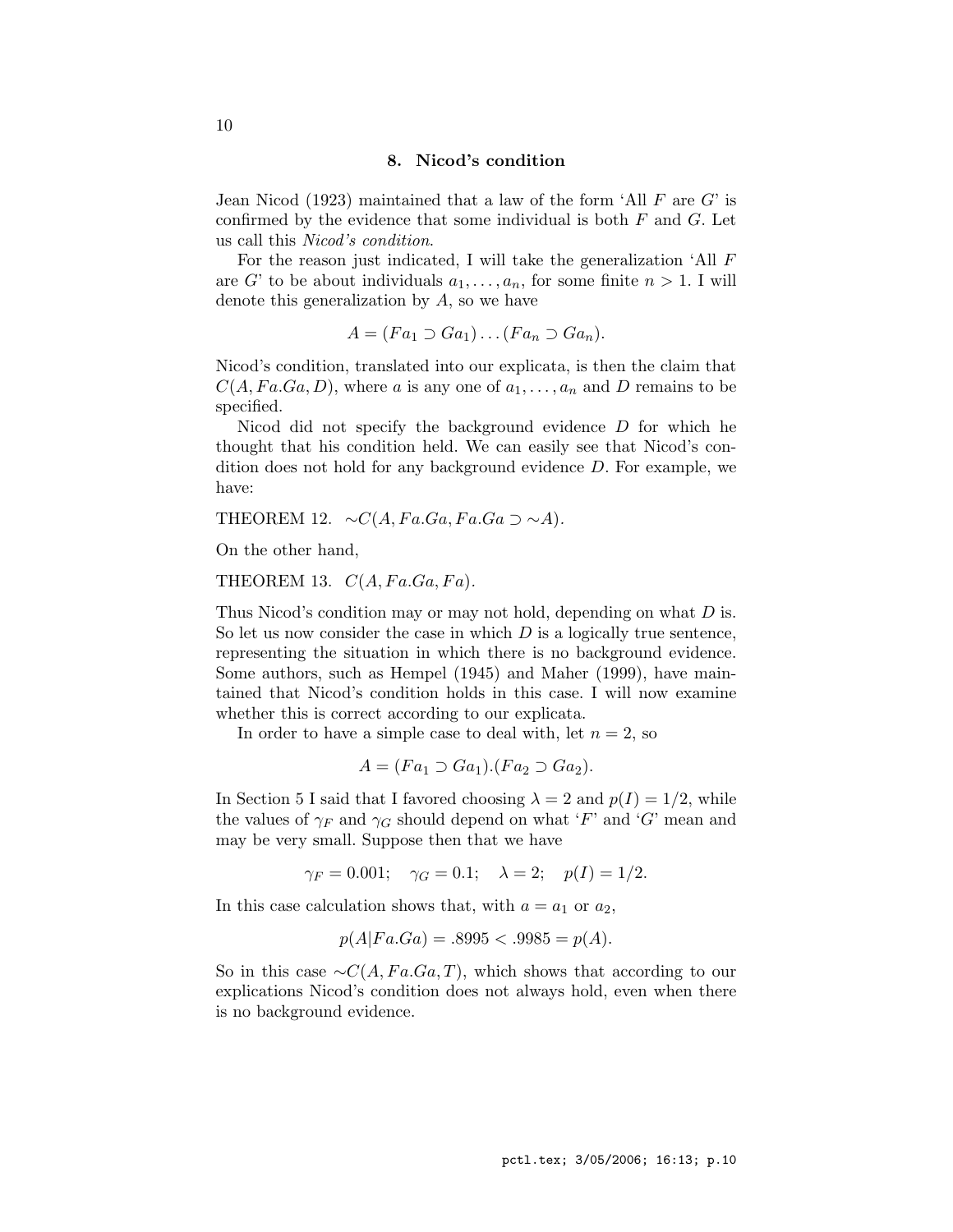Table I. Probabilities of  $Q_i b$  in the counterexample to Nicod's condition

| G.,                  | 72                 |                      | -62                         |  |
|----------------------|--------------------|----------------------|-----------------------------|--|
| $F \mid .0001$ .0009 |                    | $F \mid .2335$ .1005 | $F \mid .0001$ .0006        |  |
| $\bar{F}$ .0999.8991 |                    | $\bar{F}$ .1665.4995 | $F \mid .0667$ .9327        |  |
| $p(Q_i b)$           | $p(Q_i b   Q_1 a)$ |                      | $\overline{p(Q_i b Q_4 a)}$ |  |

Since Nicod's condition has seemed very intuitive to many, this result might seem to reflect badly on our explicata. However, the failure of Nicod's condition in this example is intuitively intelligible, as the following example shows.

According to standard logic, 'All unicorns are white' is true if there are no unicorns. Given what we know, it is almost certain that there are no unicorns and hence 'All unicorns are white' is almost certainly true. But now imagine that we discover a white unicorn; this astounding discovery would make it no longer so incredible that a non-white unicorn exists and hence would disconfirm 'All unicorns are white.'

The above numerical counterexample to Nicod's condition is similar to the unicorn example; initially it is improbable that  $Fs$  exist, since  $\gamma_F = 0.001$ , and the discovery of an F that is G then raises the probability that there is also an  $F$  that is not  $G$ , thus disconfirming that all F are G. Table I shows  $p(Q_i b)$  and  $p(Q_i b | Q_1 a)$  for  $i = 1, 2, 3$ , and 4. This shows how the evidence  $Q_1a$  raises the probability that b is  $Q_2$ and hence a counterexample to the generalization that all  $F$  are  $G$ . Initially that probability is 0.0009 but given  $Q_1a$  it becomes 0.1005.<sup>4</sup>

#### 9. The ravens paradox

The following have all been regarded as plausible:

- (i) Nicod's condition holds when there is no background evidence.
- (ii) Confirmation relations are unchanged by substitution of logically equivalent sentences.

<sup>4</sup> Good (1968) argued that Nicod's condition could fail when there is no background evidence for the sort of reason given here. Maher (1999, sec. 4.6) showed that Good's stated premises did not entail his conclusion. The present discussion shows that Good's reasoning goes through if we use a probability function that allows for analogy effects between individuals that are known to differ in some way. The probability functions used by Maher (1999) do not allow for such analogy effects.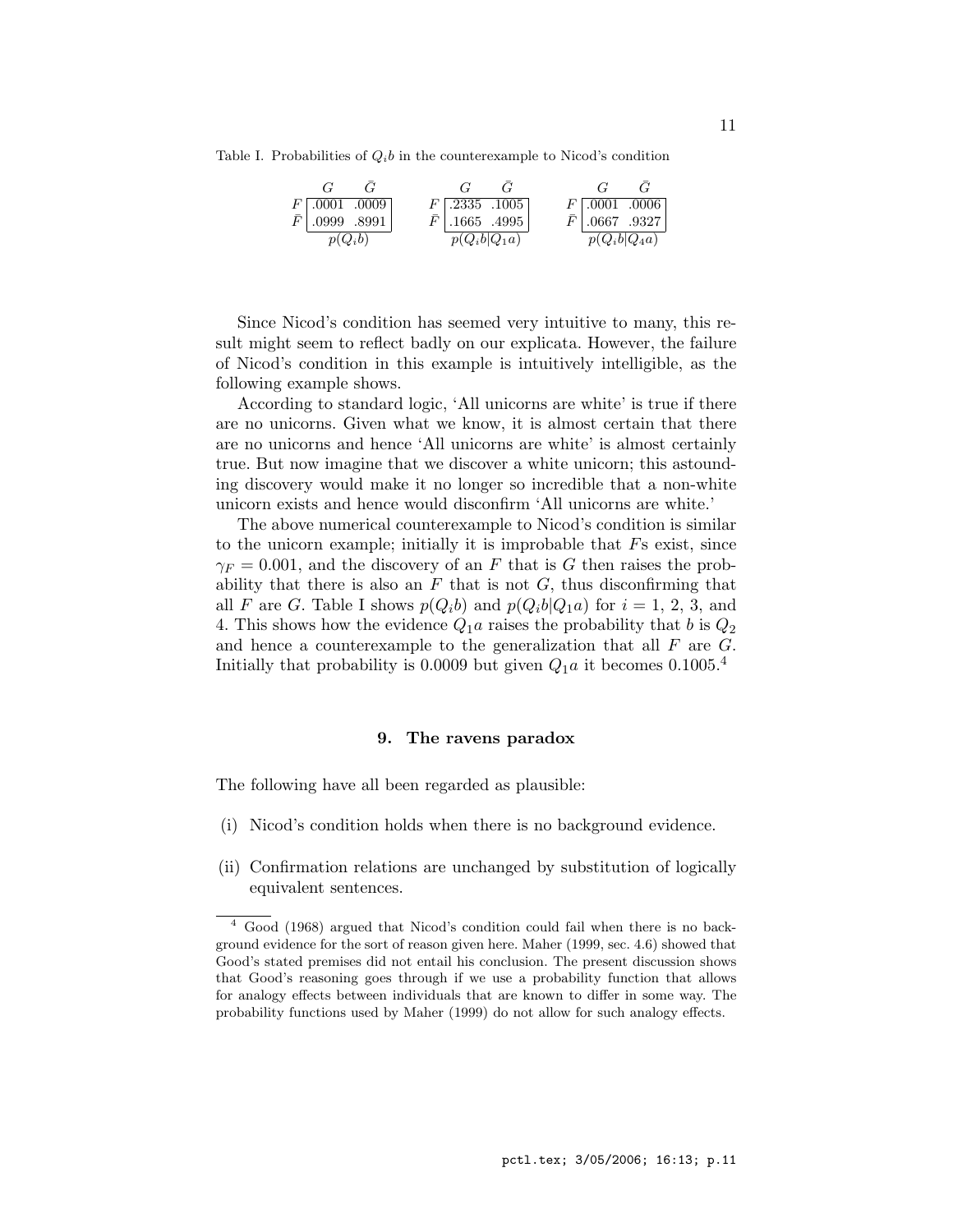(iii) In the absence of background evidence, the evidence that some individual is a non-black non-raven does not confirm that all ravens are black.

However, (i)–(iii) are inconsistent. For (i) implies that a non-black nonraven confirms "all non-black things are non-ravens" and the latter is logically equivalent to "all ravens are black." Thus there has seemed to be a paradox here (Hempel, 1945).

We have already seen that (i) is false, which suffices to resolve the paradox. But let us now use our explicanda to assess (ii) and (iii).

In terms of our explicanda, what (ii) says is that if  $H = H', E = E',$ and  $D = D'$ , then  $C(H, E, D)$  iff  $C(H', E', D')$ . It follows from Axiom 5 and Definition 1 that this is true. So we accept (ii).

Now let F mean 'raven' and G mean 'black'. Then in terms of our explicata, what (iii) asserts is  $\sim C(A, \sim Fa, \sim Ga, T)$ . But using the same parameter values as in the numerical example of the preceding section, we find:

$$
p(A|\sim Fa.\sim Ga) = .9994 > .9985 = p(A).
$$

So in this case  $C(A, \neg Fa.\neg Ga,T)$ . This is contrary to the intuitions of many but when we understand the situation better it ceases to be unintuitive, as I will now show.

The box on the right in Table I shows  $p(Q_i b|Q_4 a)$ , which on the current interpretation is the probability of  $Q_i b$  given that a is a nonblack non-raven. We see that

$$
p(Q_2b|Q_4a) = 0.0006 < 0.0009 = p(Q_2b)
$$

and so  $Q_4a$  reduces the probability that b is a counterexample to "All ravens are black." This should not be surprising. In addition,  $Q_4a$  tells us that  $a$  is not a counterexample to "All ravens are black," which a priori it might have been. So for these two reasons together, it ought not to be surprising that a non-black non-raven can confirm that all ravens are black.

Thus our response to the ravens paradox is to reject both (i) and (iii). Neither proposition holds generally according to our explicata and the reasons why they do not hold make intuitively good sense.

### 10. Projectability

Goodman (1979, p. 74) defined the predicate 'grue' by saying that "it applies to all things examined before t just in case they are green but to other things just in case they are blue." Goodman claimed, and it has generally been accepted, that 'grue' is not "projectable" although most

12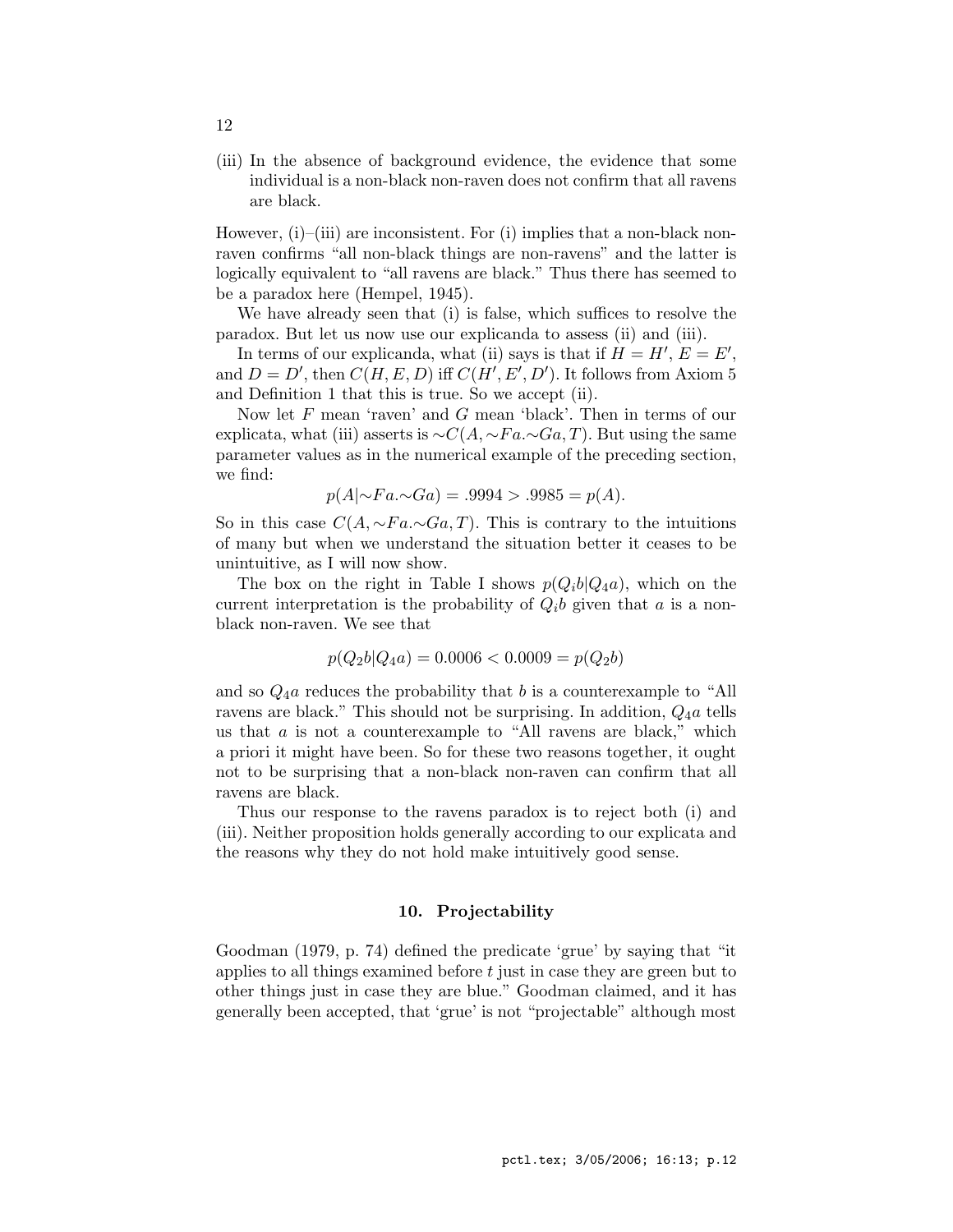discussions, including Goodman's own, do not say precisely what they mean by 'projectable'. Goodman's discussion is also entangled with his mistaken acceptance of Nicod's condition. Our explications allow us to clarify this confused situation.

One precise concept of projectability is the following:

DEFINITION 3. Predicate  $\phi$  is absolutely projectable iff  $C(\phi b, \phi a, T)$ .

The basic predicates in  $L$  are projectable in this sense, that is:

THEOREM 14. The predicates F,  $\overline{F}$ , G, and  $\overline{G}$  are absolutely projectable.

Now let us define a predicate  $G'$  as follows:

DEFINITION 4.  $G'a = (Fa.Ga) \vee (\sim Fa. \sim Ga)$ .

If 'F' means 'observed before t' and 'G' means 'green' then 'G'' has a meaning similar to 'grue'.

THEOREM 15.  $G'$  is absolutely projectable.

This is contrary to what many philosophers seem to believe but careful consideration will show that our explications here again correspond well to their explicanda. Theorem 15 corresponds to this statement of ordinary language: The justified degree of belief that an individual is grue, given no evidence except that some other individual is grue, is higher than if there was no evidence at all. If we keep in mind that we do not know of either individual whether it has been observed before  $t$ then this statement should be intuitively acceptable.

Philosophers regularly claim that if 'green' and 'grue' were both projectable then the same evidence would confirm both that an unobserved individual is green and that it is not green. It is a demonstrable fact about our explicata that the same evidence cannot confirm both a sentence and its negation, so this claim is definitely false when explicated as above. When philosophers say things like this they are perhaps assuming that we know of each individual whether or not it has been observed before t; however, the concept of absolute projectability says nothing about what is true with this background evidence. So let us now consider a different concept of projectability.

DEFINITION 5. Predicate  $\phi$  is projectable across predicate  $\psi$  iff  $C(\phi b, \phi a. \psi a, \sim \psi b).$ 

THEOREM 16.  $G$  is, and  $G'$  is not, projectable across  $F$ .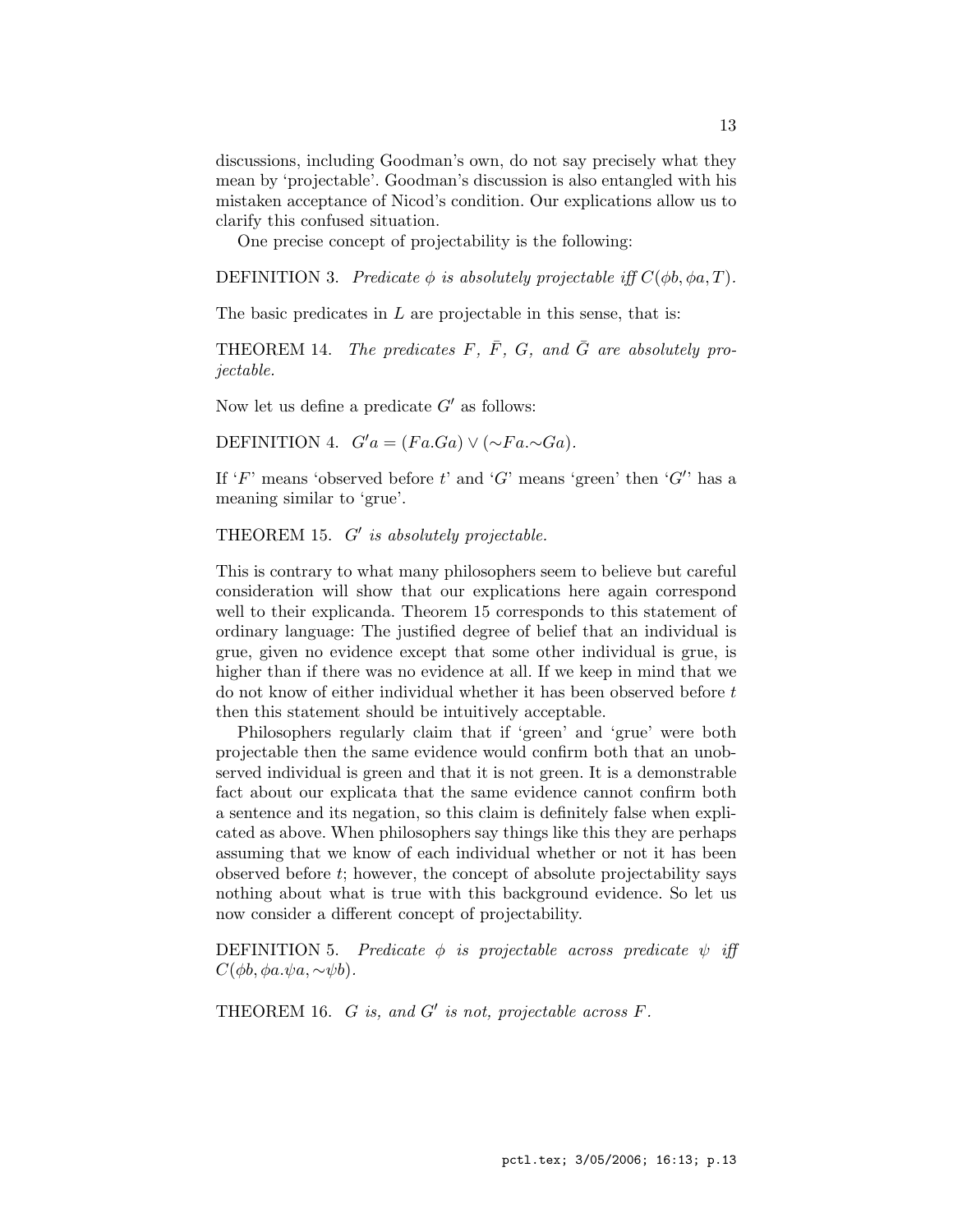We saw that if 'F' means 'observed before t' and 'G' means 'green' then  $G'$  has a meaning similar to 'grue'. With those meanings, Theorem 16 fits the usual views of what is and is not projectable.

However, we could specify that  $'G'$  means 'observed before t and green or not observed before t and not green.' Then, with  $F'$  still meaning 'observed before  $t'$ , ' $G''$  would mean 'green'; in that case Theorem 16 would be just the opposite of the usual views of what is projectable. This shows that the acceptability of our explicata depends on the meanings assigned to the primitive predicates  $F'$  and  $G'$  in the language  $L$ . We get satisfactory results if the primitive predicates express ordinary concepts like 'green' and we may not get satisfactory results if some primitive predicates express gerrymandered concepts like 'grue'.

# 11. Conclusion

The predicate  $C'$  is a good explicatum for confirmation because it is similar to its explicandum and theoretically fruitful. This predicate was defined in terms of probability. In that sense, probability captures the logic of scientific confirmation.

# 12. Proofs

#### 12.1. PROPOSITIONS

This section states and proves some propositions that will later be used in the proofs of the theorems.

PROPOSITION 1. If H is a logical consequence of E then  $p(H|E) =$ 1.

*Proof.* Suppose  $H$  is a logical consequence of  $E$ . Then

$$
1 = p(E|E), \text{ by Axiom 2}
$$
  
=  $p(H.E|E), \text{ by Axiom 5}$   
=  $p(H|E)p(E|H.E), \text{ by Axiom 4}$   
=  $p(H|E)p(E|E), \text{ by Axiom 5}$   
=  $p(H|E), \text{ by Axiom 2}.$ 

PROPOSITION 2. If E is inconsistent then  $p(H|E) = 1$ .

*Proof.* If  $E$  is inconsistent then  $H$  is a logical consequence of  $E$  and so, by Proposition 1,  $p(H|E) = 1$ .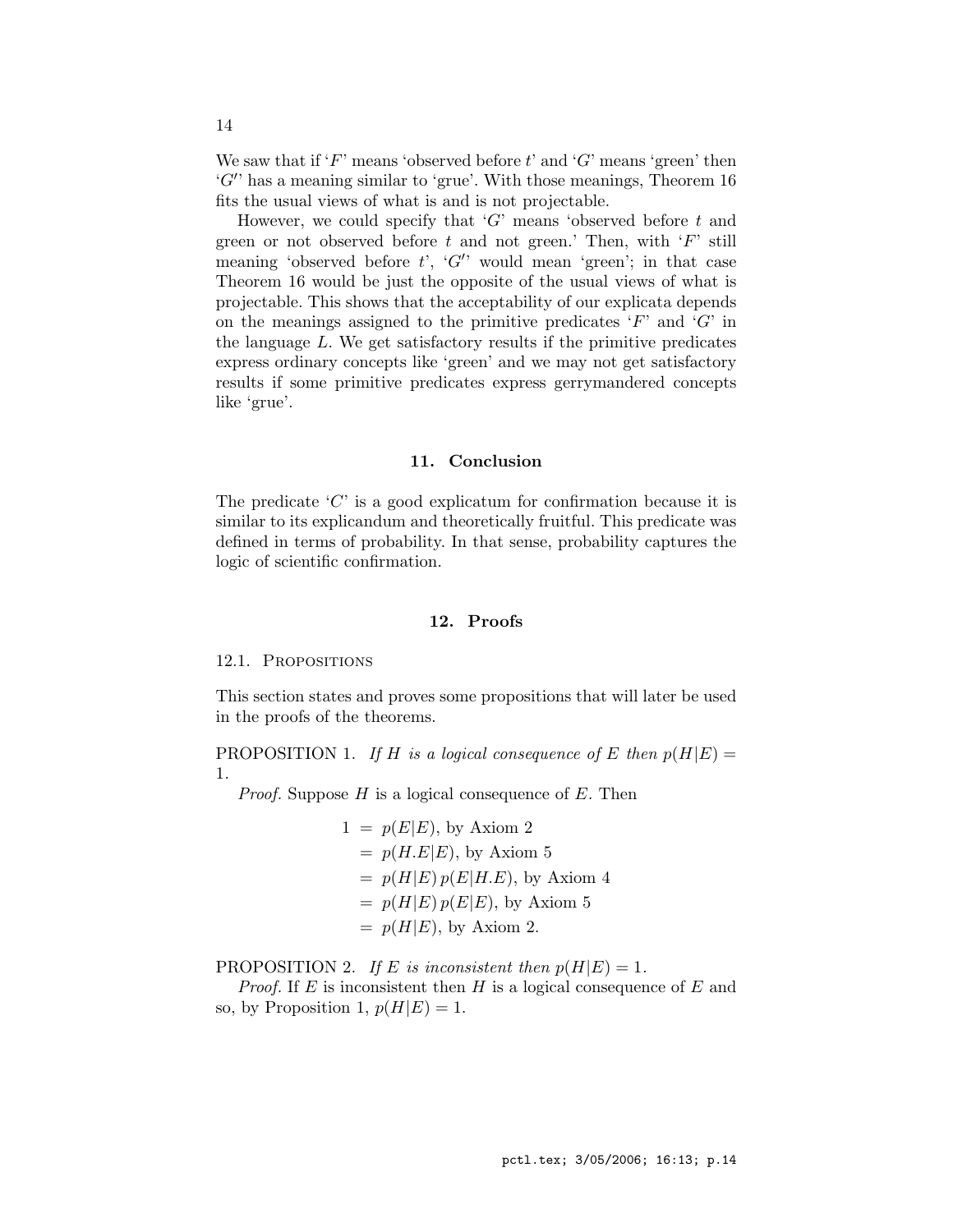PROPOSITION 3. If  $E$  is consistent and  $E.H$  is inconsistent then  $p(H|E) = 0.$ 

*Proof.* Suppose E is consistent and E.H is inconsistent. Then  $\sim$ H is a logical consequence of E and so

$$
p(H|E) = 1 - p(\sim H|E), \text{ by Axiom 3}
$$

$$
= 1 - 1, \text{ by Prop. 1}
$$

$$
= 0.
$$

PROPOSITION 4.  $p(E|D) = p(E.H|D) + p(E.\sim H|D)$ , provided D is consistent.

*Proof.* Suppose  $D$  is consistent. If  $E.D$  is consistent then:

$$
p(E|D) = p(E|D)[p(H|E.D) + p(\sim H|E.D)], \text{ by Axiom 3}
$$
  
= 
$$
p(E.H|D) + p(E.\sim H|D), \text{ by Axiom 4}.
$$

If E.D is inconsistent then Proposition 3 implies that  $p(E|D)$ ,  $p(E.H|D)$ , and  $p(E.\sim H|D)$  are all zero and so again  $p(E|D) = p(E.H|D) + p(E \sim H|D)$  $p(E.\sim H|D)$ .

PROPOSITION 5 (Law of total probability). If  $D$  is consistent then

 $p(E|D) = p(E|H.D)p(H|D) + p(E|\sim H.D)p(\sim H|D).$ *Proof.* Suppose  $D$  is consistent. Then

$$
p(E|D) = p(E.H|D) + p(E \sim H|D), \text{ by Prop. 4}
$$
  
= 
$$
p(E|H.D)p(H|D) + p(E|\sim H.D)p(\sim H|D), \text{ by Axiom 4.}
$$

PROPOSITION 6. If D is consistent and  $p(E|D) > 0$  then

$$
p(H|E.D) = \frac{p(E|H.D)p(H|D)}{p(E|D)}.
$$

*Proof.* Suppose D is consistent and  $p(E|D) > 0$ . Then

$$
p(H|E.D) = \frac{p(E.H|D)}{p(E|D)}, \text{ by Axiom 4}
$$

$$
= \frac{p(E|H.D)p(H|D)}{p(E|D)}, \text{ by Axiom 4.}
$$

PROPOSITION 7 (Bayes's theorem). If D is consistent and  $p(E|D)$ 0 then

$$
p(H|E.D) = \frac{p(E|H.D)p(H|D)}{p(E|H.D)p(H|D) + p(E|\sim H.D)p(\sim H|D)}.
$$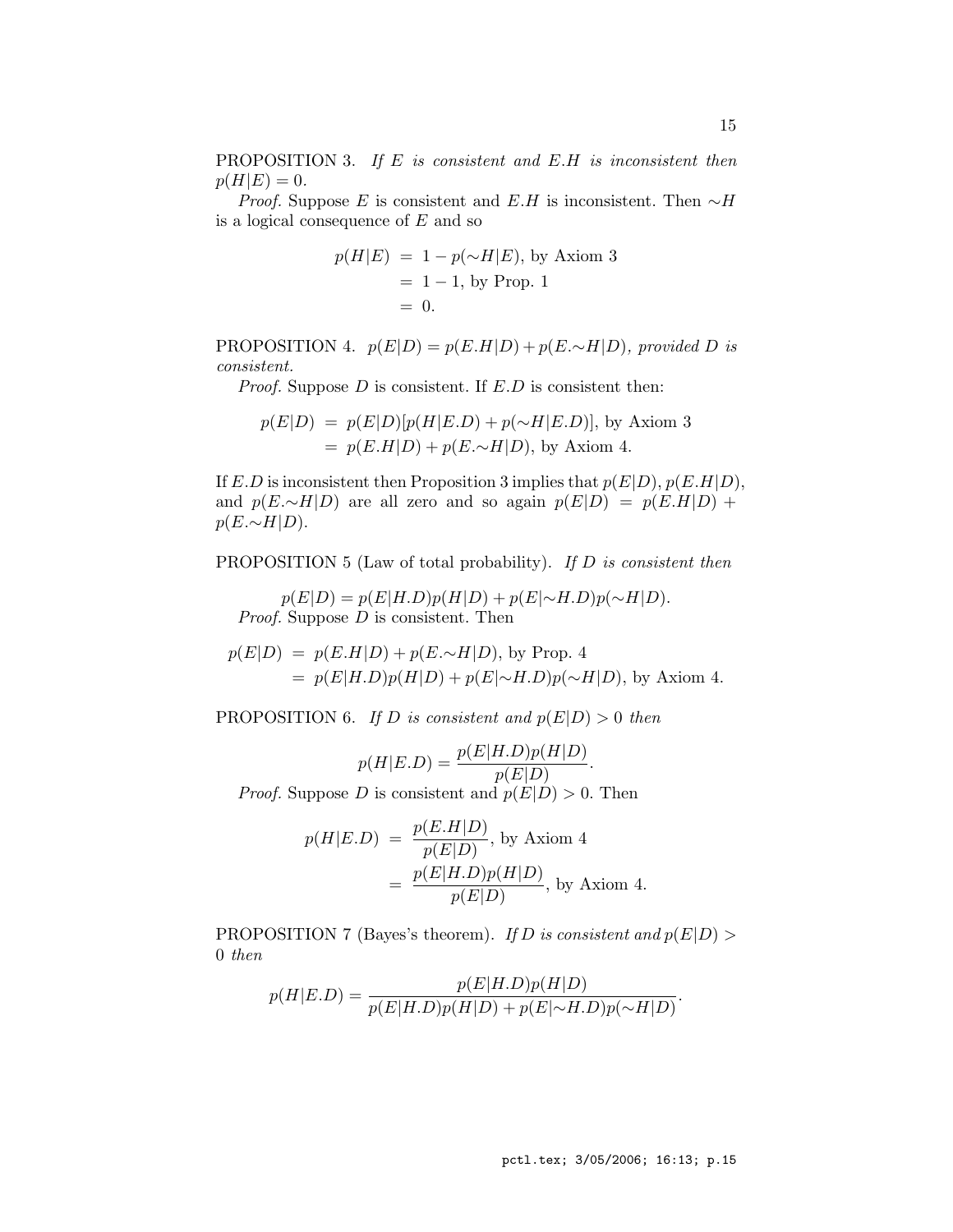Proof. Immediate from Propositions 5 and 6.

PROPOSITION 8. If E is a logical consequence of H.D then  $p(E|D) \ge$  $p(H|D)$ .

Proof. If D is consistent then

$$
p(E|D) = p(E|H.D)p(H|D) + p(E|\sim H.D)p(\sim H|D)
$$
, by Prop. 5  
\n
$$
\geq p(E|H.D)p(H|D)
$$
, by Axiom 1  
\n
$$
= p(H|D)
$$
, by Prop. 1.

If D is inconsistent then by Proposition 2  $p(E|D) = p(H|D) = 1$ , so again  $p(E|D) \geq p(H|D)$ .

# 12.2. Proof of Theorem 1

Suppose that E is a logical consequence of  $H.D$ ,  $0 < p(H|D) < 1$ , and  $p(E|\sim H.D)$  < 1. By Proposition 2, D is consistent. So by Axiom 3,  $p(\sim H|D) > 0$ . Since  $p(E|\sim H.D) < 1$  it then follows that

$$
p(E|\sim H.D)p(\sim H|D) < p(\sim H|D). \tag{1}
$$

Since  $p(H|D) > 0$ , it follows from Proposition 8 that  $p(E|D) > 0$ . So

$$
p(H|E.D) = \frac{p(E|H.D)p(H|D)}{p(E|H.D)p(H|D) + p(E|\sim H.D)p(\sim H|D)}, \text{ by Prop. 7}
$$

$$
= \frac{p(H|D)}{p(H|D) + p(E|\sim H.D)p(\sim H|D)}, \text{ by Prop. 1}
$$

$$
> \frac{p(H|D)}{p(H|D) + p(\sim H|D)}, \text{ by (1) and } p(H|D) > 0
$$

$$
= p(H|D), \text{ by Axiom 3.}
$$

So, by Definition 1,  $C(H, E, D)$ .

# 12.3. Proof of Theorem 2

Suppose that  $E_2$  is a logical consequence of H.D. It follows that  $E_2$  is a logical consequence of  $H.E_1.D$ . Suppose further that  $0 < p(H|E_1.D)$ 1 and  $p(E_2|\sim H.E_1.D)$  < 1. It then follows from Theorem 1 that  $C(H, E_2, E_1.D)$ . By Definition 1, this means that  $p(H|E_1.E_2.D) > p(H|E_1.D)$ . By Definition 2, it follows that  $M(H, E_1, E_2, E_1, D)$ .

16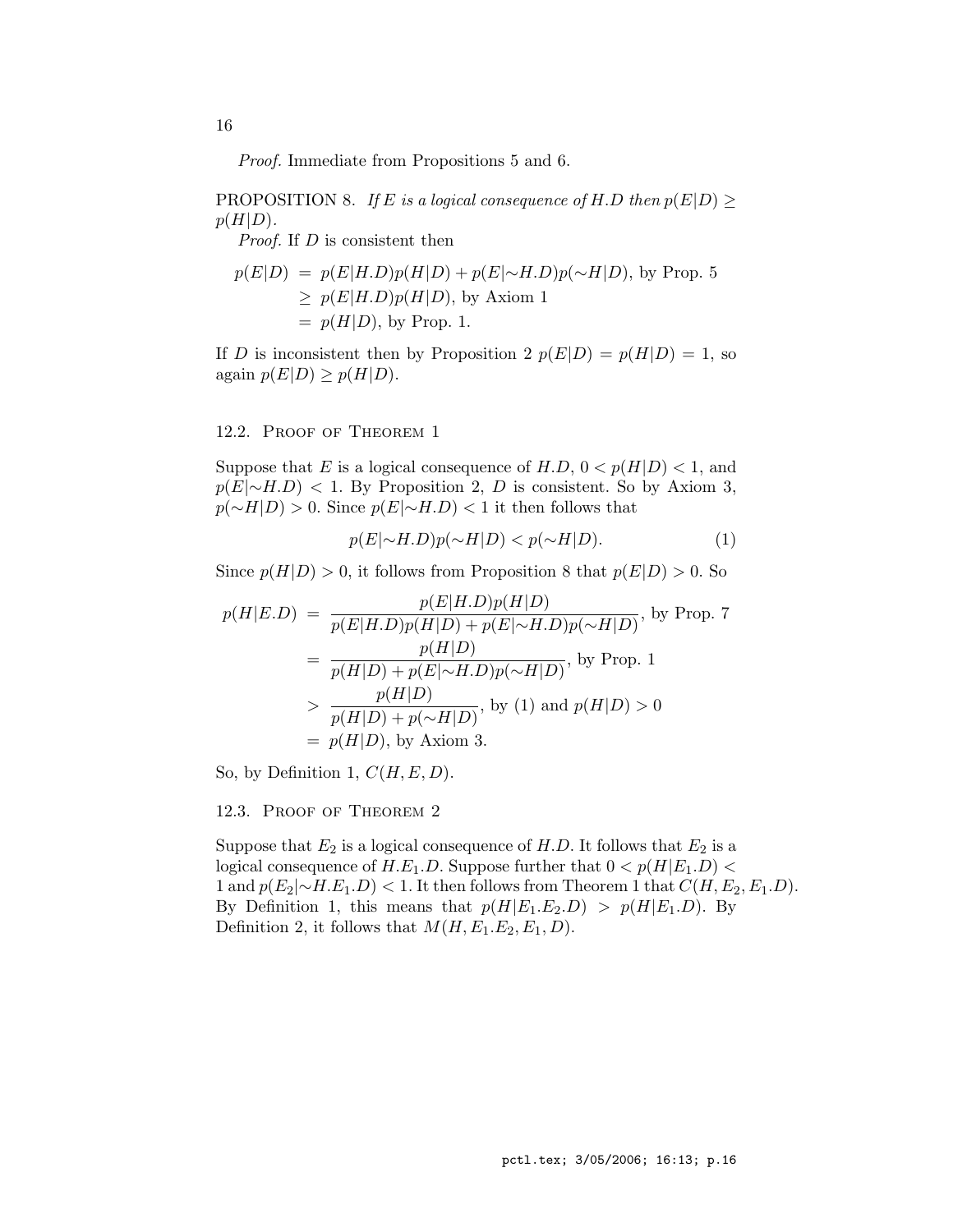#### 12.4. Proof of Theorem 3

Suppose that  $E_1$  and  $E_2$  are logical consequences of  $H.D, p(E_1|\sim H.D)$  <  $p(E_2|\sim H.D)$ , and  $0 < p(H|D) < 1$ . By Proposition 2, D is consistent. So by Axiom 3,  $p(\sim H|D) > 0$ . Since  $p(E_1|\sim H.D) < p(E_2|\sim H.D)$ , it then follows that

$$
p(E_1|\sim H.D)p(\sim H|D) < p(E_2|\sim H.D)p(\sim H|D). \tag{2}
$$

Since  $p(H|D) > 0$ , it follows from Proposition 8 that  $p(E_1|D) > 0$  and  $p(E_2|D) > 0.$  So

$$
p(H|E_1.D) = \frac{p(E_1|H.D)p(H|D)}{p(E_1|H.D)p(H|D) + p(E_1|\sim H.D)p(\sim H|D)}, \text{ by Prop. 7}
$$
  
= 
$$
\frac{p(H|D)}{p(H|D) + p(E_1|\sim H.D)p(\sim H|D)}, \text{ by Prop. 1}
$$
  
> 
$$
\frac{p(H|D)}{p(H|D) + p(E_2|\sim H.D)p(\sim H|D)}, \text{ by (2) and } p(H|D) > 0
$$
  
= 
$$
\frac{p(E_2|H.D)p(H|D)}{p(E_2|H.D)p(H|D) + p(E_2|\sim H.D)p(\sim H|D)}, \text{ by Prop. 1}
$$
  
= 
$$
p(H|E_2.D), \text{ by Prop. 7.}
$$

So by Definition 2,  $M(H, E_1, E_2, D)$ .

12.5. Proof of Theorem 5

$$
p(Q_1a) = p(Q_1a|I)p(I) + p(Q_1a|\sim I)p(\sim I)
$$
, by Prop. 5  
=  $\gamma_1 p(I) + \gamma_1 p(\sim I)$ , by Theorem 4  
=  $\gamma_1$ , by Axiom 3.

Similarly,  $\gamma_2 = p(Q_2 a)$ ,  $\gamma_3 = p(Q_3 a)$ , and  $\gamma_4 = p(Q_4 a)$ .

$$
p(Fa) = p(Q_1a) + p(Q_2a), \text{ by Prop. 4}
$$
  
=  $\gamma_1 + \gamma_2$ , as just shown  
=  $\gamma_F(\gamma_G + \gamma_{\bar{G}})$ , by Theorem 4  
=  $\gamma_F(\gamma_1 + \gamma_2 + \gamma_3 + \gamma_4)$ , by definition of  $\gamma_G$  and  $\gamma_{\bar{G}}$   
=  $\gamma_F[p(Q_1a) + p(Q_2a) + p(Q_3a) + p(Q_4a)]$ , as just shown  
=  $\gamma_F[p(Fa) + p(\sim Fa)]$ , by Prop. 4  
=  $\gamma_F$ , by Axiom 3.

Similarly,  $\gamma_{\overline{F}} = p(\sim Fa)$ ,  $\gamma_G = p(Ga)$ , and  $\gamma_{\overline{G}} = p(\sim Ga)$ .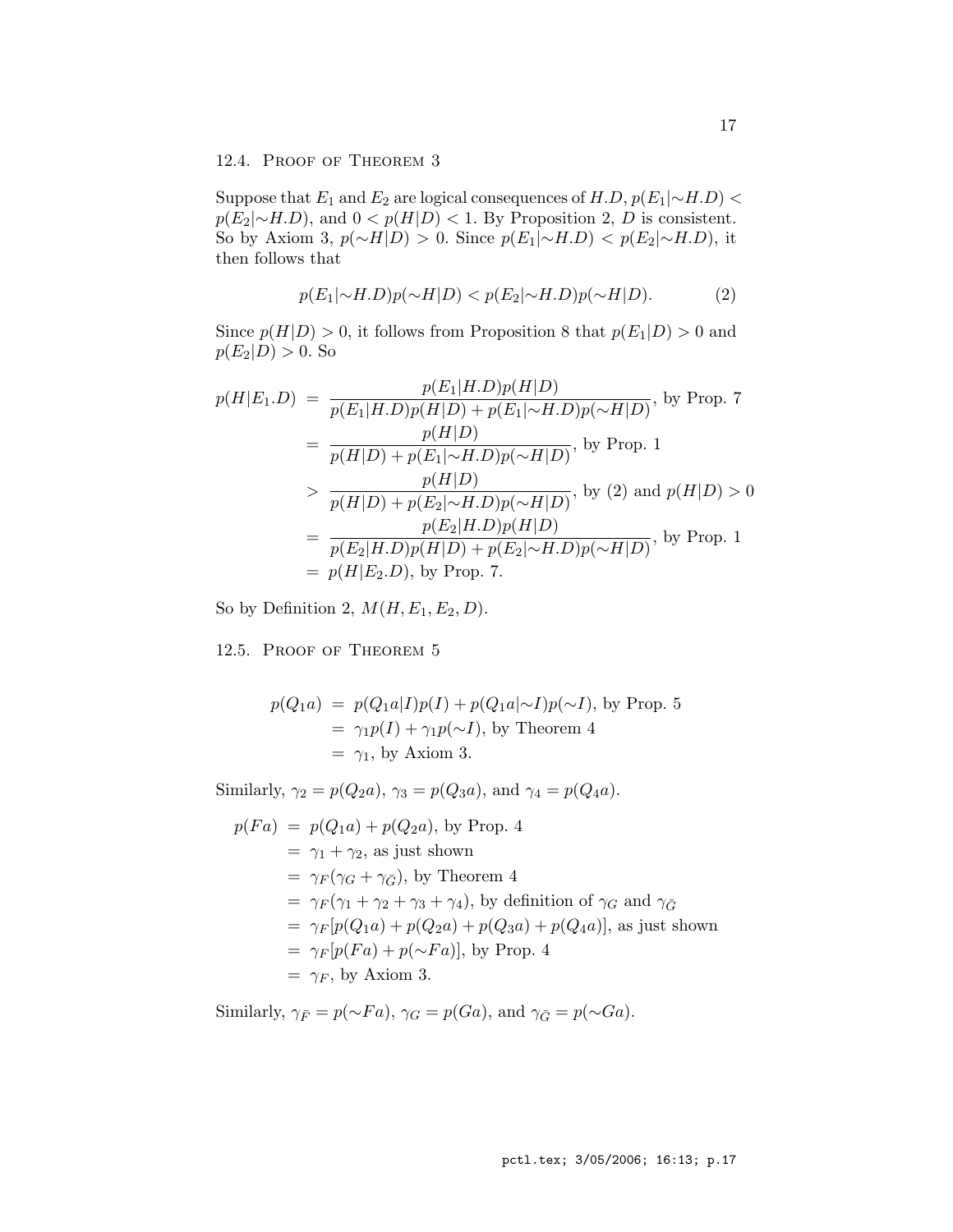#### 12.6. PROPOSITIONS USED IN THE PROOF OF THEOREMS 6-8

This section states and proves some propositions that will be used in proving the theorems in Section 6.

PROPOSITION 9.  $p(I|Q_i a) = p(I)$  and  $p(\sim I|Q_i a) = p(\sim I)$  for  $i =$  $1, \ldots, 4$ .

Proof.

$$
p(I) = \frac{\gamma_1 p(I)}{\gamma_1}, \text{ trivially}
$$
  
= 
$$
\frac{p(Q_1 a | I)p(I)}{\gamma_1}, \text{ by Theorem 4}
$$
  
= 
$$
\frac{p(Q_1 a | I)p(I)}{p(Q_1 a)}, \text{ by Theorem 5}
$$
  
= 
$$
p(I|Q_1 a), \text{ by Prop. 6.}
$$

Similarly,  $p(I|Q_i a) = p(I)$  for  $i = 2, 3$ , and 4. It follows from Axiom 3 that  $p(\sim I|Q_i a) = p(\sim I)$ .

PROPOSITION 10.  $\gamma_F + \gamma_{\bar{F}} = \gamma_G + \gamma_{\bar{G}} = 1$ .

*Proof.* By Theorem 5,  $\gamma_F = p(Fa)$  and  $\gamma_{\overline{F}} = p(\sim Fa)$ . By Axiom 3, the sum of these is 1. Similarly,  $\gamma_G + \gamma_{\overline{G}} = 1$ .

PROPOSITION 11. If  $\phi$  is F, F, G, or G then  $0 < \gamma_{\phi} < 1$ . *Proof.* By Theorem 4,  $\gamma_F = \gamma_1 + \gamma_2 > 0$ . Also

$$
\gamma_F = 1 - \gamma_{\bar{F}}, \text{ by Prop. 10}
$$
  
< 1, since  $\gamma_{\bar{F}} > 0$ .

The argument for  $\overline{F}$ ,  $G$ , and  $\overline{G}$  is similar.

PROPOSITION 12. If  $\phi$  is F, F, G, or  $\bar{G}$  then  $\gamma_{\phi} < (1 + \lambda \gamma_{\phi})/(1 + \lambda)$ . *Proof.* By Proposition 11,  $\gamma_{\phi} < 1$ . Adding  $\lambda \gamma_{\phi}$  to both sides and then dividing both sides by  $1 + \lambda$  gives the proposition.

PROPOSITION 13.  $\gamma_G < (1 + \lambda \gamma_1)/(1 + \lambda \gamma_F)$ . *Proof.* Substitute G for  $\phi$  and  $\lambda \gamma_F$  for  $\lambda$  in Proposition 12.

PROPOSITION 14.  $p(Ga|Fa) = \gamma_G$ .

18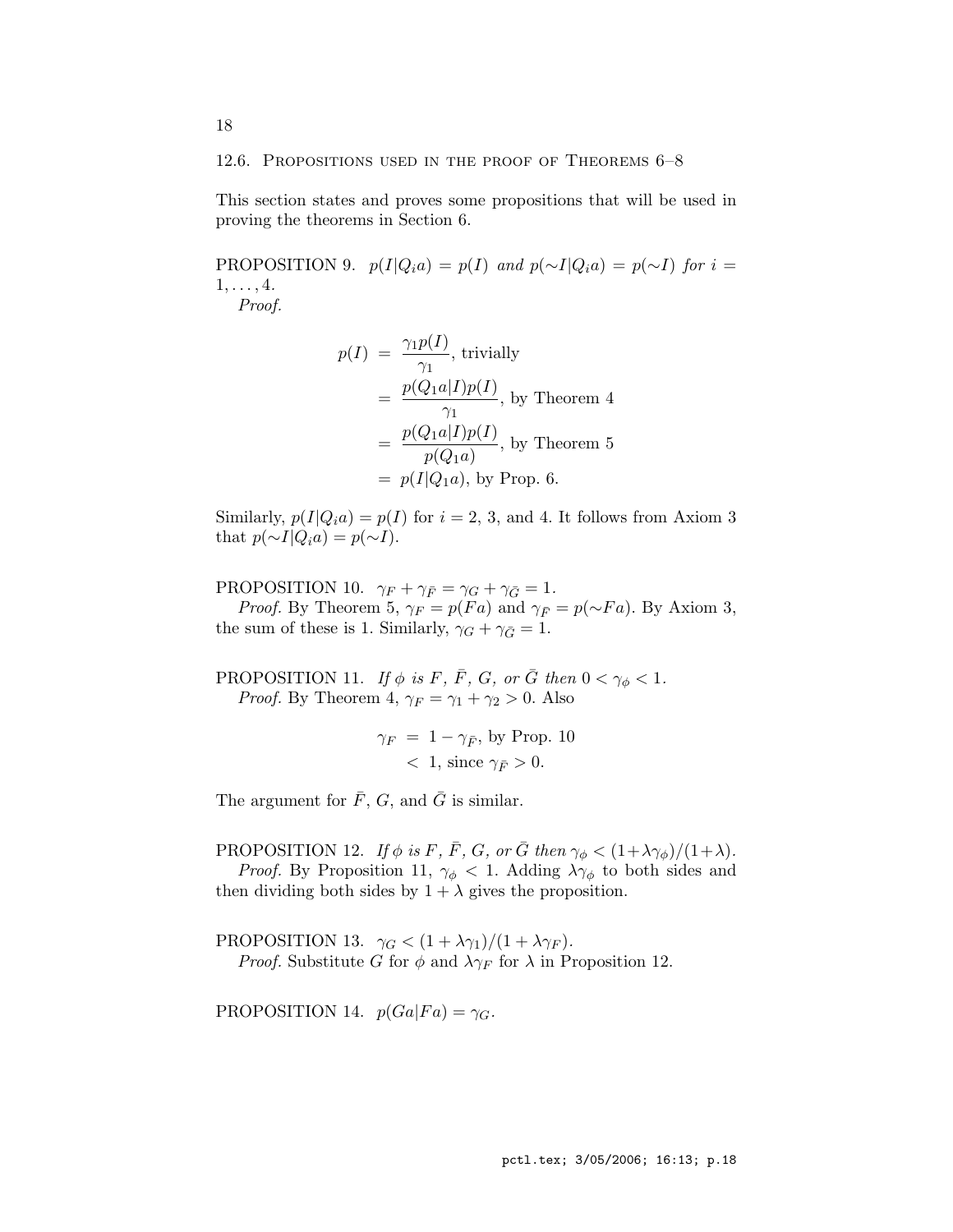19

Proof.

$$
\gamma_F \gamma_G = \gamma_1
$$
, by Theorem 4  
=  $p(Q_1a)$ , by Theorem 5  
=  $p(Fa)p(Ga|Fa)$ , by Axiom 4  
=  $\gamma_F p(Ga|Fa)$ , by Theorem 5.

Dividing both sides by  $\gamma_F$  gives the proposition.

# PROPOSITION 15.

$$
p(Gb|Fa.Ga.Fb) = \frac{1 + \lambda\gamma_G}{1 + \lambda}p(I) + \frac{1 + \lambda\gamma_1}{1 + \lambda\gamma_F}p(\sim I).
$$

Proof.

$$
p(Q_1b|Q_1a) = p(Q_1b|Q_1a.\mathit{I})p(\mathit{I}|Q_1a) + p(Q_1b|Q_1a.\sim\mathit{I})p(\sim\mathit{I}|Q_1a),
$$
  
by Prop. 5  

$$
= p(Q_1b|Q_1a.\mathit{I})p(\mathit{I}) + p(Q_1b|Q_1a.\sim\mathit{I})p(\sim\mathit{I}),
$$
 by Prop. 9  

$$
= \frac{1 + \lambda\gamma_F}{1 + \lambda} \frac{1 + \lambda\gamma_G}{1 + \lambda} p(\mathit{I}) + \frac{1 + \lambda\gamma_1}{1 + \lambda} p(\sim\mathit{I}),
$$
 by Thm. 4. (3)

Similarly,

$$
p(Q_2b|Q_1a) = \frac{1 + \lambda \gamma_F}{1 + \lambda} \frac{\lambda \gamma_{\bar{G}}}{1 + \lambda} p(I) + \frac{\lambda \gamma_2}{1 + \lambda} p(\sim I). \tag{4}
$$

$$
p(Fb|Q_1a) = p(Q_1b|Q_1a) + p(Q_2b|Q_1a), \text{ by Prop. } 4
$$
  
= 
$$
\frac{1 + \lambda \gamma_F}{1 + \lambda} \frac{1 + \lambda \gamma_G + \lambda \gamma_{\bar{G}}}{1 + \lambda} p(I) + \frac{1 + \lambda \gamma_1 + \lambda \gamma_2}{1 + \lambda} p(\sim I),
$$
  
by (3) and (4)  
= 
$$
\frac{1 + \lambda \gamma_F}{1 + \lambda} p(I) + \frac{1 + \lambda \gamma_F}{1 + \lambda} p(\sim I), \text{ by Prop. } 10 \text{ and def. of } \gamma_F
$$
  
= 
$$
\frac{1 + \lambda \gamma_F}{1 + \lambda}, \text{ by Axiom 3.}
$$
 (5)

By Axioms 4 and 5,

$$
p(Q_1b|Q_1a) = p(Fb|Q_1a)p(Gb|Fa.Ga.Fb).
$$

Substituting (3) and (5) in this gives:

$$
\frac{1+\lambda\gamma_F}{1+\lambda}\frac{1+\lambda\gamma_G}{1+\lambda}p(I)+\frac{1+\lambda\gamma_1}{1+\lambda}p(\sim I)=\frac{1+\lambda\gamma_F}{1+\lambda}p(Gb|Fa.Ga.Fb).
$$

Dividing both sides by  $(1 + \lambda \gamma_F)/(1 + \lambda)$  gives the proposition.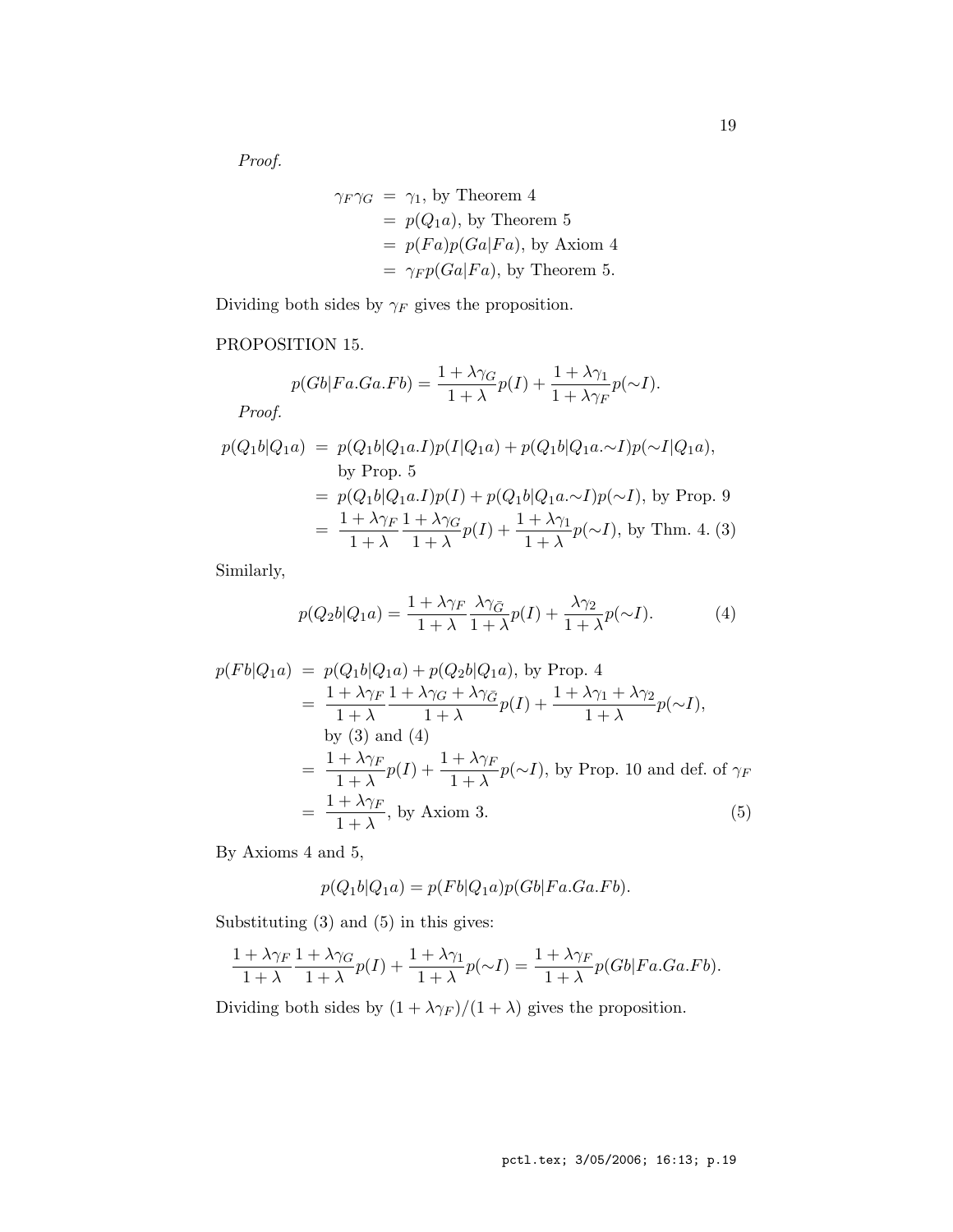PROPOSITION 16.

$$
p(Gb|\sim Fa.Ga.Fb) = \frac{1+\lambda\gamma_G}{1+\lambda}p(I) + \gamma_G p(\sim I).
$$
  
*Proof.* Similar to Proposition 15.

12.7. Proof of Theorem 6

$$
p(Gb|Fa.Ga.Fb) = \frac{1 + \lambda\gamma_G}{1 + \lambda}p(I) + \frac{1 + \lambda\gamma_1}{1 + \lambda\gamma_F}p(\sim I), \text{ by Prop. 15}
$$
  
>  $\gamma_{GP}(I) + \gamma_{GP}(\sim I), \text{ by Props. 12 and 13}$   
=  $\gamma_G$ , by Axiom 3  
=  $p(Gb|Fb)$ , by Prop. 14.

So by Definition 1,  $C(Gb, Fa, Ga, Fb)$ .

12.8. Proof of Theorem 7

$$
p(Gb|\sim Fa.Ga.Fb) = \frac{1 + \lambda\gamma_G}{1 + \lambda}p(I) + \gamma_Gp(\sim I), \text{ by Prop. 16}
$$
  
>  $\gamma_Gp(I) + \gamma_Gp(\sim I), \text{ by Prop. 12 and }p(I) > 0$   
=  $\gamma_G, \text{ by Axiom 3}$   
=  $p(Gb|Fb), \text{ by Prop. 14.}$ 

So by Definition 1,  $C(Gb, \sim Fa.Ga, Fb)$ .

12.9. Proof of Theorem 8

$$
p(Gb|Fa.Ga.Fb) = \frac{1 + \lambda\gamma_G}{1 + \lambda}p(I) + \frac{1 + \lambda\gamma_1}{1 + \lambda\gamma_F}p(\sim I), \text{ by Prop. 15}
$$
  
> 
$$
\frac{1 + \lambda\gamma_G}{1 + \lambda}p(I) + \gamma_Gp(\sim I), \text{ by Prop. 13 and } p(I) < 1
$$
  
=  $p(Gb|\sim Fa.Ga.Fb), \text{ by Prop. 16.}$ 

So by Definition 2,  $M(Gb, Fa.Ga, \sim Fa.Ga, Fb)$ .

12.10. Propositions used in the proof of Theorem 9

PROPOSITION 17. If  $E_1, \ldots, E_n$  are pairwise inconsistent and D is consistent then

$$
p(E_1 \vee \cdots \vee E_n | D) = p(E_1 | D) + \cdots + p(E_n | D).
$$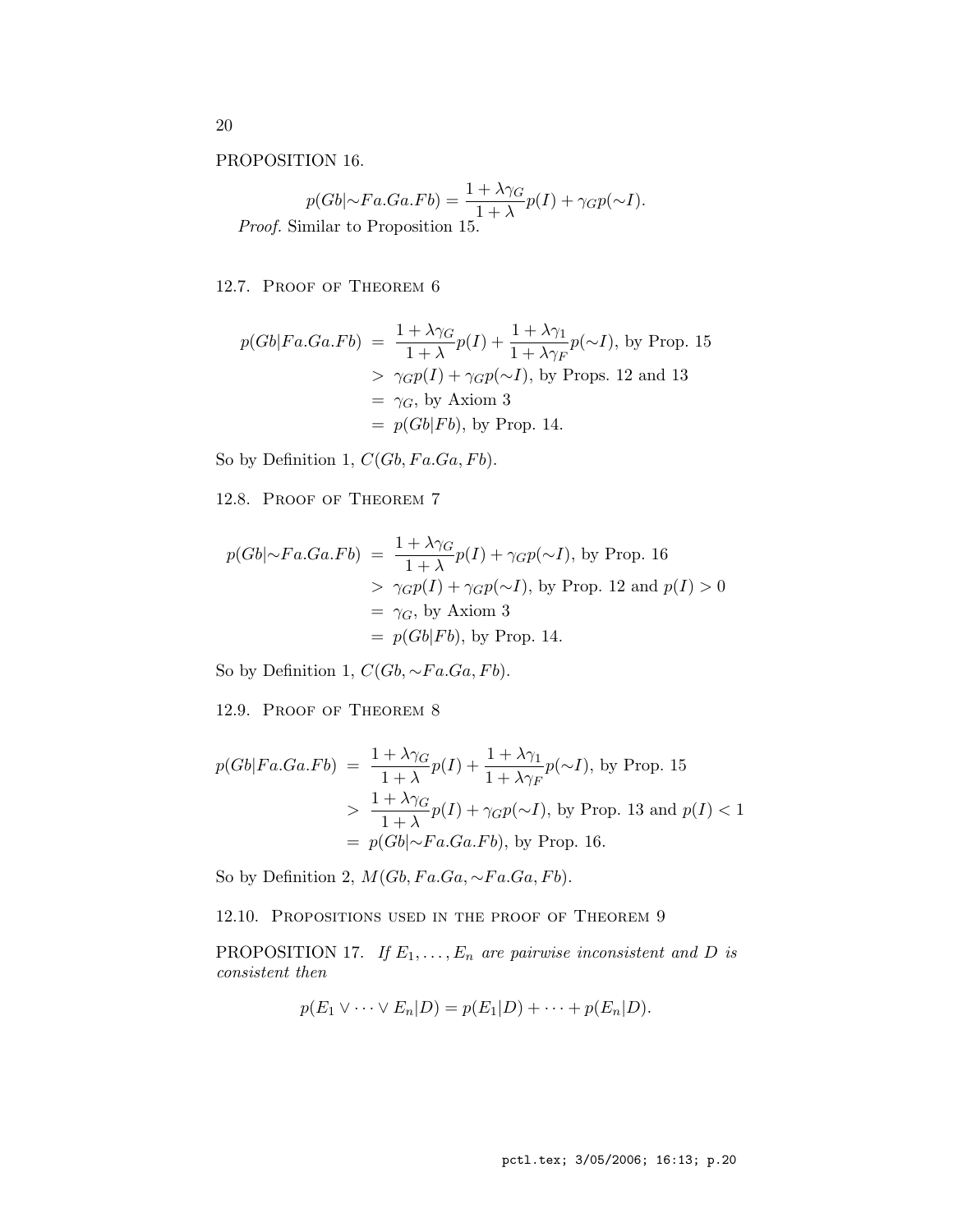*Proof.* If  $n = 1$  then the proposition is trivially true. Now suppose that the proposition holds for  $n = k$  and let  $E_1, \ldots, E_{k+1}$  be pairwise inconsistent propositions. Then

$$
p(E_1 \vee \cdots \vee E_{k+1}|D) = p((E_1 \vee \cdots \vee E_{k+1}) \sim E_{k+1}|D) +
$$
  
\n
$$
p((E_1 \vee \cdots \vee E_{k+1}).E_{k+1}|D), \text{ by Prop. 4}
$$
  
\n
$$
= p(E_1 \vee \cdots \vee E_k|D) + p(E_{k+1}|D), \text{ by Axiom 5}
$$
  
\n
$$
= p(E_1|D) + \cdots + p(E_{k+1}|D), \text{ by assumption.}
$$

Thus the proposition holds for  $n = k+1$ . So by mathematical induction the proposition holds for all positive integers  $n$ .

PROPOSITION 18. If  $\lambda > 0$  and  $0 < \gamma < 1$  then

Proof. Let 
$$
\bar{\gamma} = 1 - \gamma
$$
. Then for all  $i \geq 0$ ,

$$
\frac{i + \lambda \gamma}{i + \lambda} = 1 - \frac{\lambda \bar{\gamma}}{i + \lambda}.
$$
 (6)

Also  $0 < \lambda \bar{\gamma}/(i + \lambda) < 1$  for all  $i \geq 0$ . Now

$$
\int_{x=0}^{\infty} \frac{\lambda \bar{\gamma}}{x + \lambda} dx = \lambda \bar{\gamma} \left[ \ln(x + \lambda) \right]_{x=0}^{\infty} = \infty.
$$

So by the integral test for convergence of infinite series (Flatto, 1976, Theorem 5.10),

$$
\sum_{i=0}^{\infty}\frac{\lambda\bar{\gamma}}{i+\lambda}=\infty.
$$

Hence, by  $(6)$  and Theorem 5.32 $(2)$  of Flatto  $(1976)$ ,

$$
\prod_{i=0}^{\infty}\frac{i+\lambda\gamma}{i+\lambda}=0.
$$

PROPOSITION 19. If  $\phi$  is any of the predicates F,  $\bar{F}$ , G, or  $\bar{G}$  then, for all positive integers n,

$$
p(\phi a_1 \dots \phi a_n) = \prod_{i=0}^{n-1} \frac{i + \lambda \gamma_{\phi}}{i + \lambda}.
$$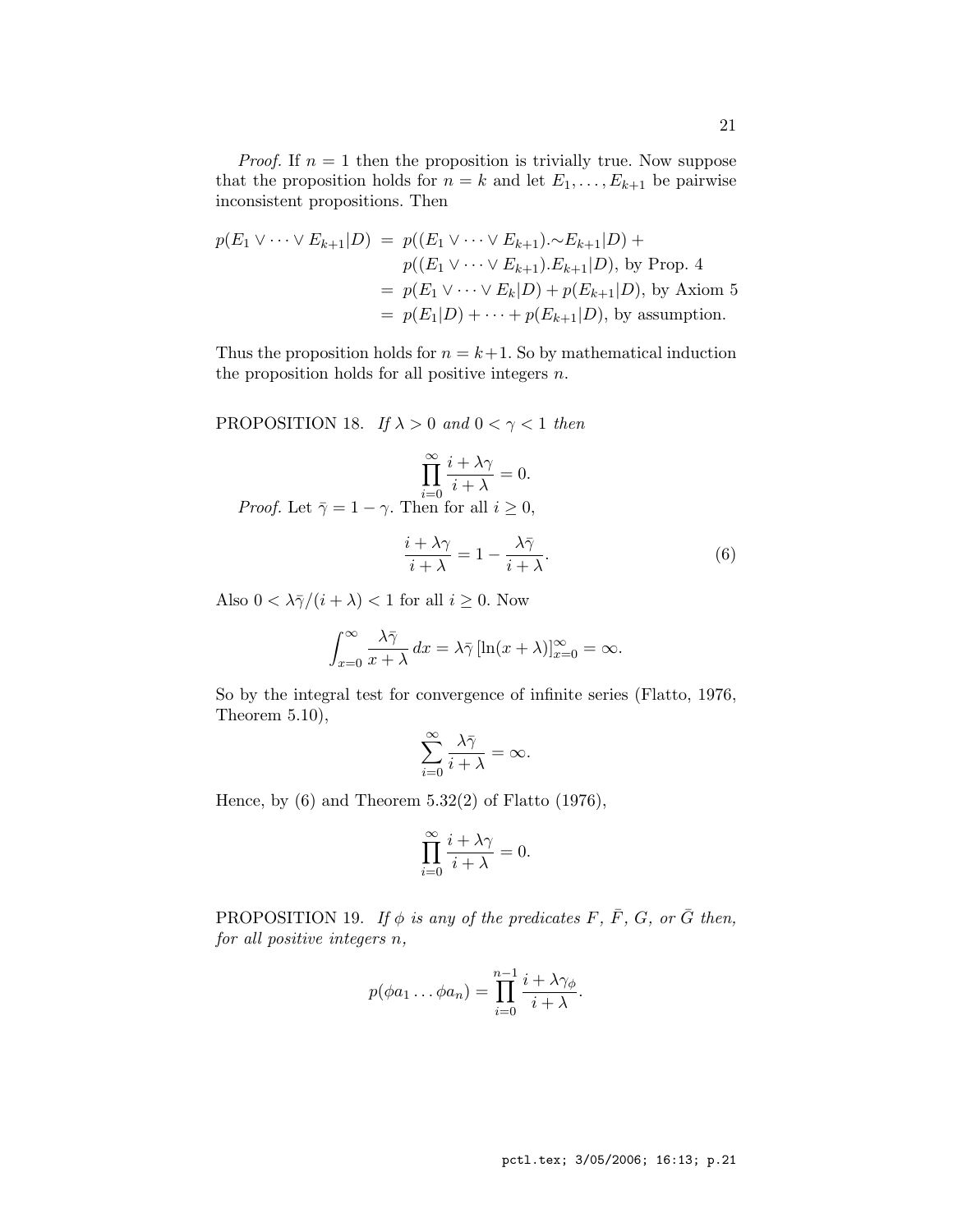*Proof.* Let E be any sample description for  $a_1, \ldots, a_n$  that ascribes either  $Q_1$  or  $Q_2$  to each of  $a_1, \ldots, a_n$ . Let  $n_i$  be the number of individuals to which  $E$  ascribes  $Q_i$ . Then

$$
p(Fa_{n+1}|Fa_1...Fa_n. I)
$$
  
= 
$$
\sum_{E} p(Fa_{n+1}|E.I)p(E|Fa_1...Fa_n. I), \text{ by Prop. 5}
$$
  
= 
$$
\sum_{E} [p(Q_1a_{n+1}|E.I) + p(Q_2a_{n+1}|E.I)]p(E|Fa_1...Fa_n. I),
$$
  
by Prop. 4  
= 
$$
\sum_{E} \frac{n + \lambda \gamma_F}{n + \lambda} \left[ \frac{n_G + \lambda \gamma_G}{n + \lambda} + \frac{n_{\bar{G}} + \lambda \gamma_{\bar{G}}}{n + \lambda} \right]p(E|Fa_1...Fa_n. I),
$$
  
by Theorem 4  
= 
$$
\sum_{E} \frac{n + \lambda \gamma_F}{n + \lambda} p(E|Fa_1...Fa_n. I), \text{ by Prop. 10 and } n_G + n_{\bar{G}} = n
$$
  
= 
$$
\frac{n + \lambda \gamma_F}{n + \lambda} \sum_{E} p(E|Fa_1...Fa_n. I), \text{ since } n \text{ is the same for all } E
$$
  
= 
$$
\frac{n + \lambda \gamma_F}{n + \lambda} p\left(\bigvee_{E} E|Fa_1...Fa_n. I\right), \text{ by Prop. 17}
$$
  
= 
$$
\frac{n + \lambda \gamma_F}{n + \lambda}, \text{ by Prop. 1.}
$$
 (7)

$$
p(Fa_{n+1}|Fa_1...Fa_n.\sim I)
$$
  
=  $\sum_{E} p(Fa_{n+1}|E.\sim I)p(E|Fa_1...Fa_n.\sim I)$ , by Prop. 5  
=  $\sum_{E} [p(Q_1a_{n+1}|E.\sim I) + p(Q_2a_{n+1}|E.\sim I)]p(E|Fa_1...Fa_n.\sim I)$ ,  
by Prop. 4  
=  $\sum_{E} \left[ \frac{n_1 + \lambda \gamma_1}{n + \lambda} + \frac{n_2 + \lambda \gamma_2}{n + \lambda} \right] p(E|Fa_1...Fa_n.\sim I)$ , by Theorem 4  
=  $\sum_{E} \frac{n + \lambda \gamma_F}{n + \lambda} p(E|Fa_1...Fa_n.\sim I)$ , since  $n_1 + n_2 = n$   
=  $\frac{n + \lambda \gamma_F}{n + \lambda}$ , using Prop. 17 as above. (8)

$$
p(Fa_{n+1}|Fa_1...Fa_n)
$$
  
=  $p(Fa_{n+1}|Fa_1...Fa_n. I)p(I|Fa_1...Fa_n) +$   
 $p(Fa_{n+1}|Fa_1...Fa_n.\sim I)p(\sim I|Fa_1...Fa_n)$ , by Prop. 5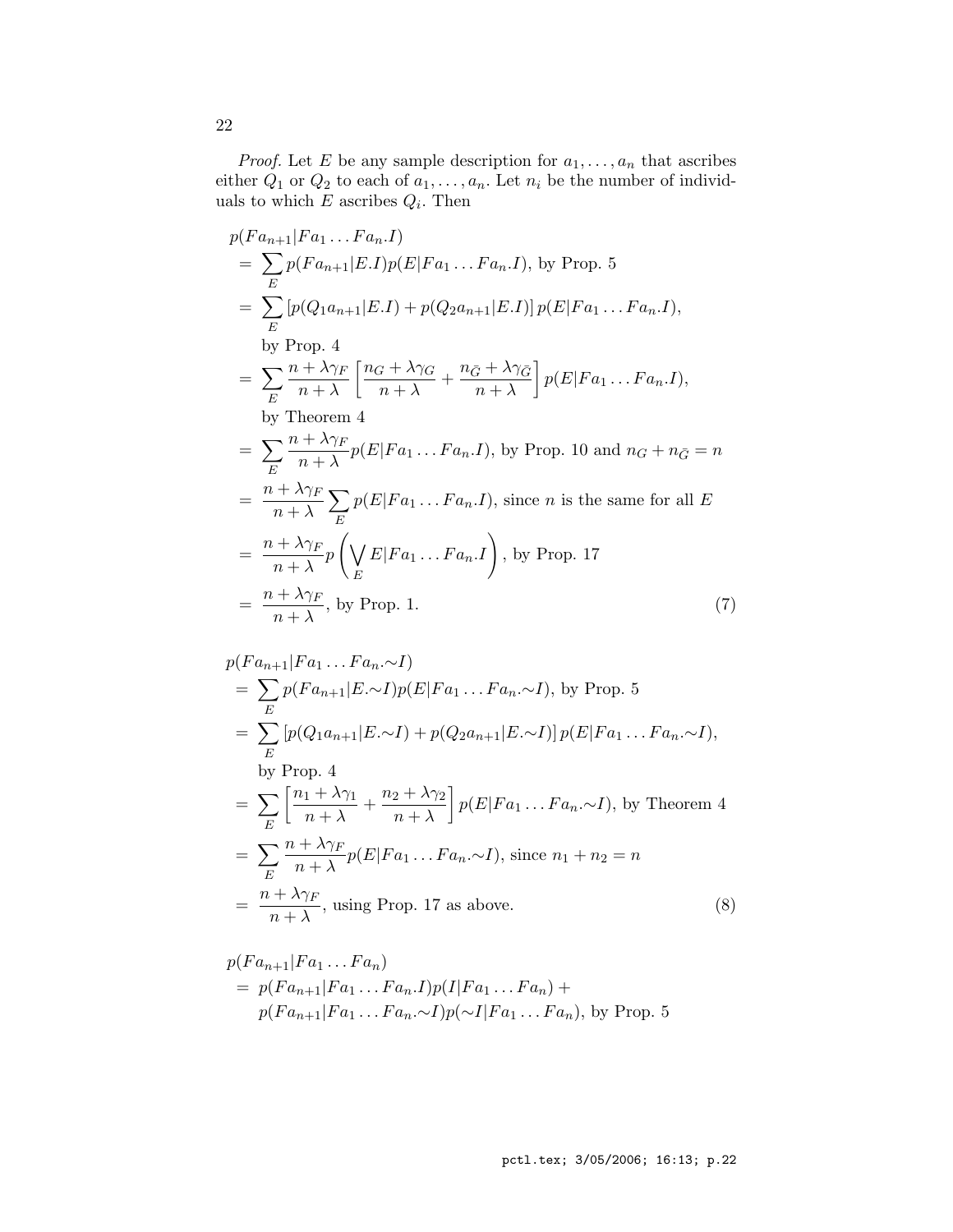$$
= \frac{n + \lambda \gamma_F}{n + \lambda} [p(I|Fa_1 \dots Fa_n) + p(\sim I|Fa_1 \dots Fa_n)], \text{ by (7) and (8)}
$$

$$
= \frac{n + \lambda \gamma_F}{n + \lambda}, \text{ by Axiom 3.}
$$
(9)

$$
p(Fa_1 \dots Fa_n) = p(Fa_1) \prod_{i=1}^{n-1} p(Fa_{i+1}|Fa_1 \dots Fa_i), \text{ by Axiom 4}
$$

$$
= \prod_{i=0}^{n-1} \frac{i + \lambda \gamma_F}{i + \lambda}, \text{ by Theorem 5 and (9)}.
$$

So by mathematical induction, the proposition holds for  $\phi = F$ . Parallel reasoning shows that it also holds for  $\phi = \bar{F}$ ,  $\phi = G$ , and  $\phi = \bar{G}$ .

# 12.11. Proof of Theorem 9

*Case (i):*  $\phi$  is F, F, G, or G. Let  $\varepsilon > 0$ . By Theorem 4,  $\lambda > 0$  and  $0 < \gamma_{\phi} < 1$ , so by Proposition 18 there exists an integer N such that

$$
\prod_{i=0}^{N-1} \frac{i + \lambda \gamma_{\phi}}{i + \lambda} < \varepsilon.
$$

Now

$$
p[(x)\phi x] \le p(\phi a_1 \dots \phi a_N), \text{ by Prop. 8}
$$

$$
= \prod_{i=0}^{N-1} \frac{i + \lambda \gamma_{\phi}}{i + \lambda}, \text{ by Prop. 19}
$$

$$
< \varepsilon, \text{ by choice of } N.
$$

Hence  $p(x)\phi x$  = 0. Also

$$
p[(x)\phi x|E] = \frac{p[(x)\phi x.E]}{p(E)}, \text{ by Axiom 4 and } p(E) > 0
$$
  

$$
\leq \frac{p[(x)\phi x]}{p(E)}, \text{ by Prop. 8}
$$
  

$$
= 0, \text{ since } p[(x)\phi x] = 0.
$$

*Case (ii):*  $\phi$  is  $Q_1$ ,  $Q_2$ ,  $Q_3$ , or  $Q_4$ .

$$
p[(x)Q_1x|E] \le p[(x)Fx|E], \text{ by Prop. 8}
$$
  
= 0, from case (i).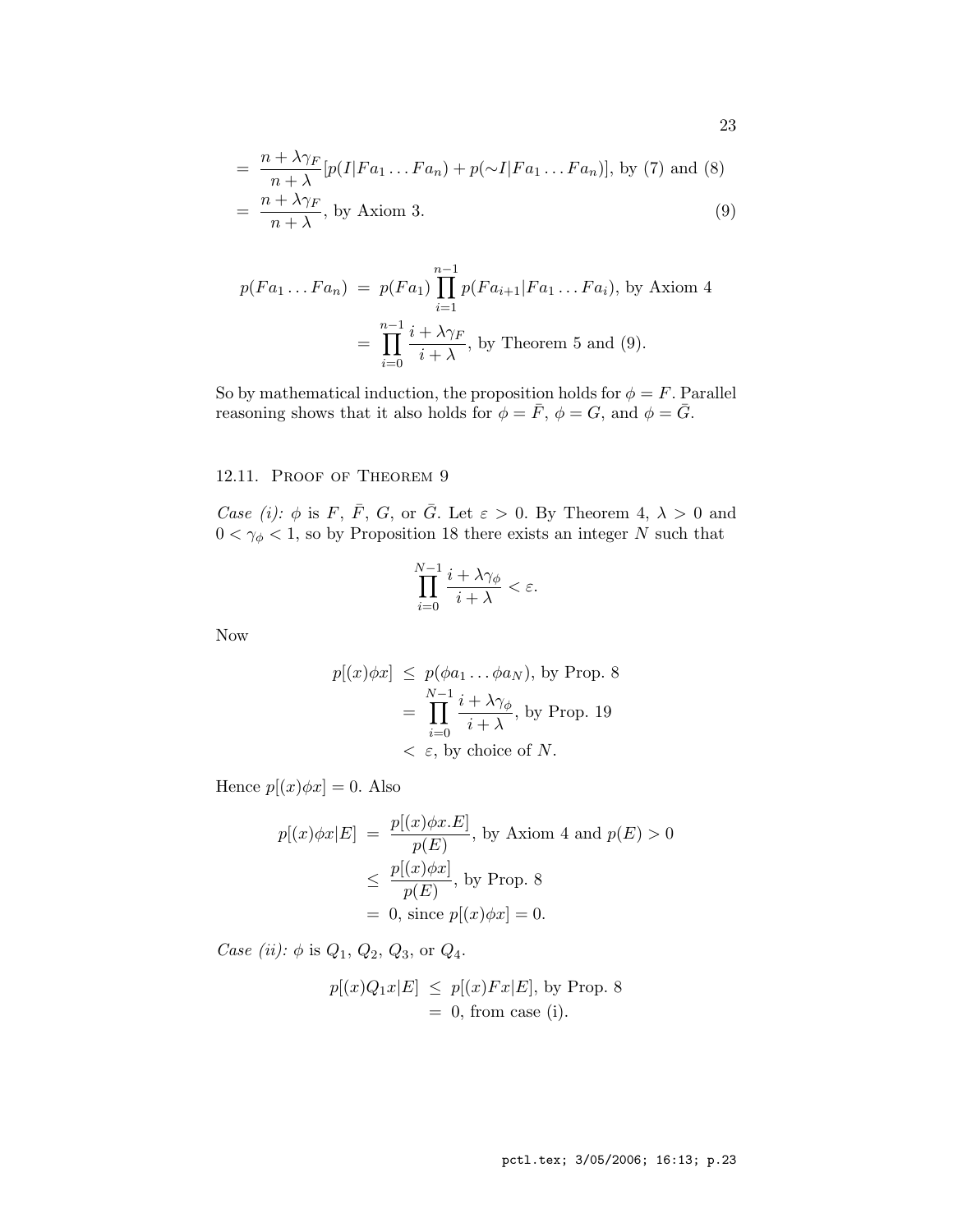12.12. Proof of Theorem 10

Using Proposition 19 and Axiom 5,  $p(\phi a_1 \dots \phi a_m \cdot T) > 0$ . Also  $p(T) > 0$ 0. So by Theorem 9,

$$
p[(x)\phi x|\phi a_1\ldots\phi a_m.T] = p[(x)\phi x|T] = 0.
$$

So by Definition 1,  $\sim C[(x)\phi x, \phi a_1 \dots \phi a_m, T]$ .

12.13. Proof of Theorem 11

If  $m \geq n$  then

$$
p(\phi a_1 \dots \phi a_n | \phi a_1 \dots \phi a_m) = 1, \text{ by Prop. 1}
$$
  
> 
$$
p(\phi a_1 \dots \phi a_n), \text{ by Prop. 19.}
$$

By Proposition 19,  $0 < p(\phi a_1 \dots \phi a_m) < 1$ . So if  $m < n$  then

$$
p(\phi a_1 \dots \phi a_n | \phi a_1 \dots \phi a_m) = \frac{p(\phi a_1 \dots \phi a_n)}{p(\phi a_1 \dots \phi a_m)},
$$
 by Axiom 4  
>  $p(\phi a_1 \dots \phi a_n).$ 

Thus  $p(\phi a_1 \dots \phi a_n | \phi a_1 \dots \phi a_m) > p(\phi a_1 \dots \phi a_n)$  for all m and n. So by Definition 1,  $C(\phi a_1 \ldots \phi a_n, \phi a_1 \ldots \phi a_m, T)$ .

12.14. Proof of Theorem 12

Let  $D = Fa.Ga \supset \sim A$ . Then  $Fa.Ga.D$  is consistent and  $Fa.Ga.D.A$ is inconsistent, so by Proposition 3,  $p(A, Fa.Ga.D) = 0$ . By Axiom 1,  $p(A, D) \geq 0$  and so, by Definition 1,  $\sim C(A, Fa.Ga, D)$ .

12.15. Proof of Theorem 13

$$
p(A|Fa.Ga.Fa) = p(A|Fa.Ga), \text{ by Axiom 5}
$$
  
>  $p(A|Fa.Ga)p(Ga|Fa),$   
since  $p(Ga|Fa) < 1$  by Props. 11 and 14  
=  $p(A|Fa.Ga)p(Ga|Fa) + p(A|Fa.\sim Ga)p(\sim Ga),$   
since  $p(A|Fa.\sim Ga) = 0$  by Prop. 3  
=  $p(A|Fa),$  by Prop. 5.

So by Definition 1,  $C(A, Fa.Ga, Fa)$ .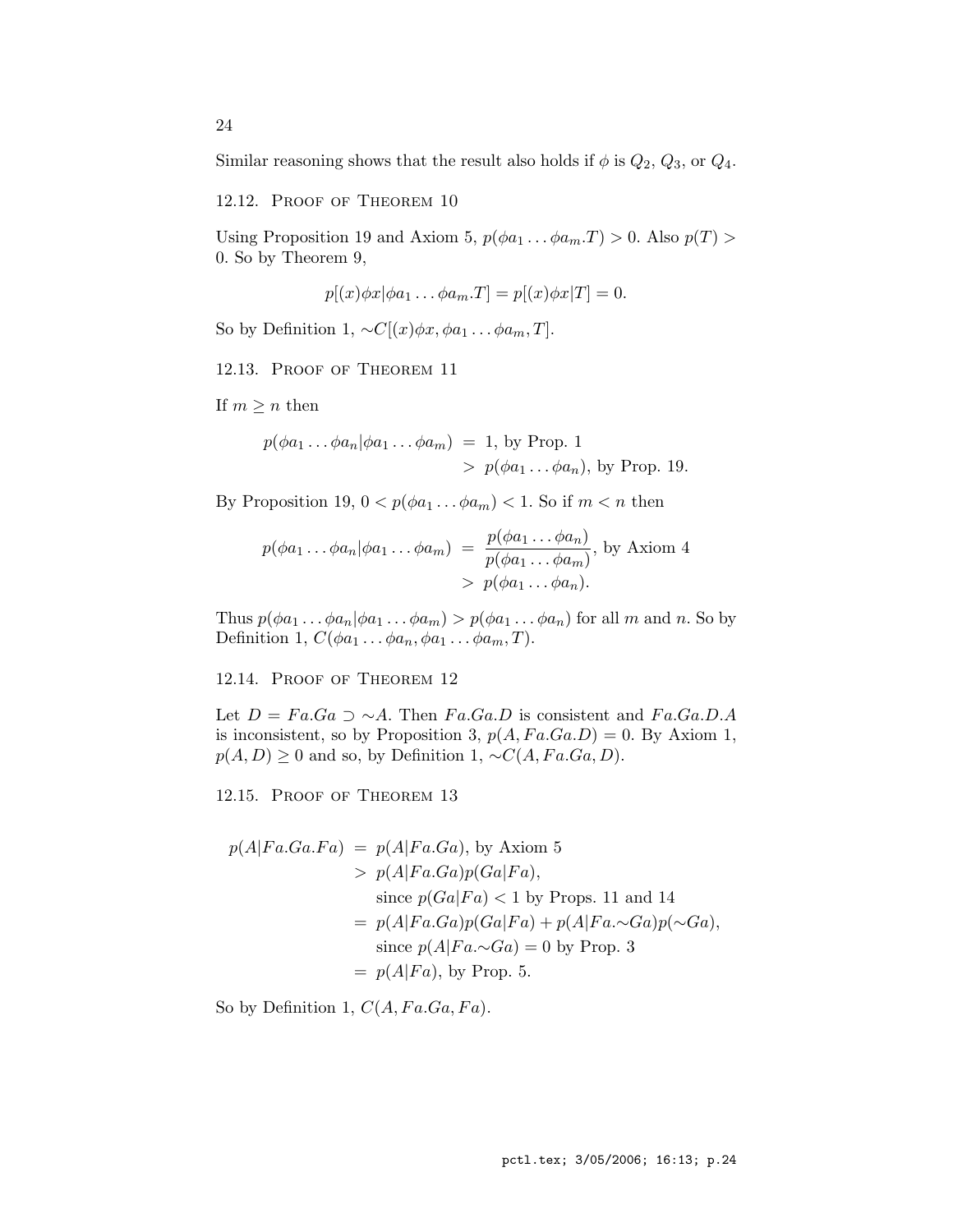12.16. Proof of Theorem 14

Let  $\phi$  be  $F,\,\bar{F},\,G,$  or  $\bar{G}.$  Then

$$
p(\phi b|\phi a) = \frac{p(\phi a.\phi b)}{p(\phi a)}, \text{ by Axiom 4}
$$

$$
= \frac{1 + \lambda \gamma_{\phi}}{1 + \lambda}, \text{ by Prop. 19}
$$

$$
> \gamma_{\phi}, \text{ by Prop. 12}
$$

$$
= p(\phi b), \text{ by Theorem 5.}
$$

So by Definition 1,  $C(\phi b, \phi a, T)$ . Hence by Definition 3,  $\phi$  is absolutely projectable.

12.17. Proof of Theorem 15

$$
p(G'a.G'b|I) = p(Q1a.Q1b|I) + p(Q1a.Q4b|I) + p(Q4a.Q1b|I) +\n p(Q4a.Q4b|I), by Prop. 4\n=  $\gamma_1 \frac{1 + \lambda \gamma_F}{1 + \lambda} \frac{1 + \lambda \gamma_G}{1 + \lambda} + 2\gamma_1 \gamma_4 \frac{\lambda^2}{(1 + \lambda)^2} +$   
\n $\gamma_4 \frac{1 + \lambda \gamma_F}{1 + \lambda} \frac{1 + \lambda \gamma_{\bar{G}}}{1 + \lambda},$  by Axiom 4 and Theorem 4  
\n=  $\gamma_1 \left(\gamma_F + \frac{\gamma_{\bar{F}}}{1 + \lambda}\right) \left(\gamma_G + \frac{\gamma_{\bar{G}}}{1 + \lambda}\right) + 2\gamma_1 \gamma_4 \frac{\lambda^2}{(1 + \lambda)^2} +$   
\n $\gamma_4 \left(\gamma_{\bar{F}} + \frac{\gamma_F}{1 + \lambda}\right) \left(\gamma_{\bar{G}} + \frac{\gamma_G}{1 + \lambda}\right)$   
\n=  $(\gamma_1 + \gamma_4)^2 + \frac{1}{1 + \lambda} \left(\gamma_1 \gamma_2 + \gamma_1 \gamma_3 + \gamma_2 \gamma_4 + \gamma_3 \gamma_4 - 4\gamma_1 \gamma_4 \frac{\lambda}{1 + \lambda}\right)$   
\n> >  $(\gamma_1 + \gamma_4)^2 + \frac{1}{1 + \lambda} (\gamma_1 \gamma_2 + \gamma_1 \gamma_3 + \gamma_2 \gamma_4 + \gamma_3 \gamma_4 - 4\gamma_1 \gamma_4)$   
\n=  $(\gamma_1 + \gamma_4)^2 + \frac{1}{1 + \lambda} [\gamma_G \gamma_{\bar{G}} (\gamma_F - \gamma_{\bar{F}})^2 + \gamma_F \gamma_{\bar{F}} (\gamma_G - \gamma_{\bar{G}})^2]$   
\n $\geq (\gamma_1 + \gamma_4)^2.$  (10)
$$

$$
p(G'a.G'b|\sim I) = p(Q_1a.Q_1b|\sim I) + p(Q_1a.Q_4b|\sim I) + p(Q_4a.Q_1b|\sim I) +
$$
  
\n
$$
p(Q_4a.Q_4b|\sim I), \text{ by Prop. } 4
$$
  
\n
$$
= \gamma_1 \frac{1 + \lambda \gamma_1}{1 + \lambda} + 2\gamma_1 \gamma_4 \frac{\lambda}{1 + \lambda} + \gamma_4 \frac{1 + \lambda \gamma_4}{1 + \lambda},
$$
  
\nby Axiom 4 and Theorem 4  
\n
$$
= \gamma_1 \left(\gamma_1 + \frac{1 - \gamma_1}{1 + \lambda}\right) + 2\gamma_1 \gamma_4 \left(1 - \frac{1}{1 + \lambda}\right) +
$$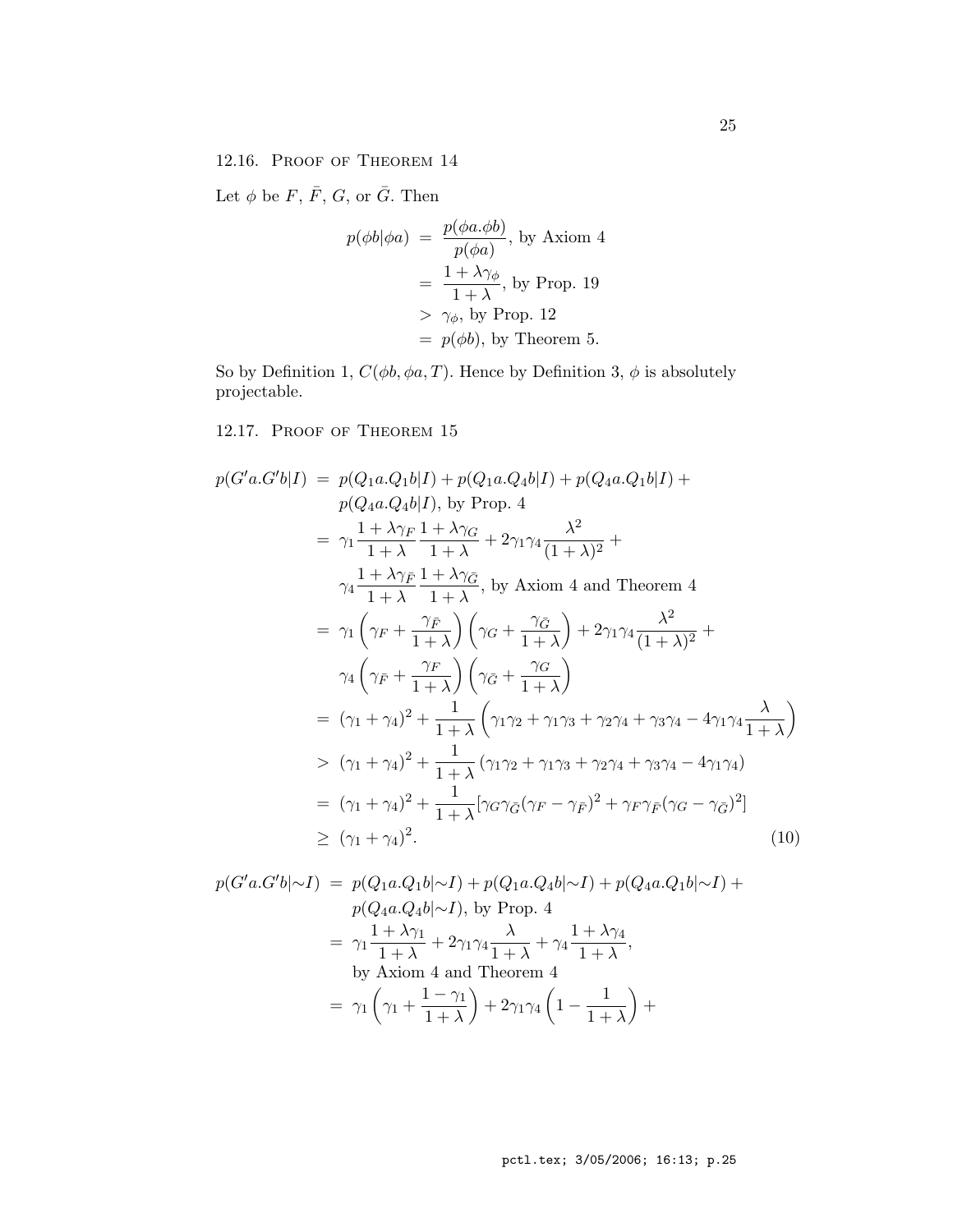$$
\gamma_4 \left(\gamma_4 + \frac{1 - \gamma_4}{1 + \lambda}\right)
$$
  
=  $(\gamma_1 + \gamma_4)^2 + \frac{(\gamma_1 + \gamma_4)(\gamma_2 + \gamma_3)}{1 + \lambda}$   
>  $(\gamma_1 + \gamma_4)^2$ , by Theorem 4. (11)

$$
p(G'b|G'a) = \frac{p(G'a.G'b)}{p(G'a)}, \text{ by Axiom 4}
$$
  
= 
$$
\frac{p(G'a.G'b|I)p(I) + p(G'a.G'b|\sim I)p(\sim I)}{p(G'a)}, \text{ by Prop. 5}
$$
  
> 
$$
\frac{(\gamma_1 + \gamma_4)^2 p(I) + (\gamma_1 + \gamma_4)^2 p(\sim I)}{p(G'a)}, \text{ by (10) and (11)}
$$
  
= 
$$
\frac{(\gamma_1 + \gamma_4)^2}{p(G'a)}, \text{ by Axiom 3}
$$
  
= 
$$
p(G'b), \text{ since } p(G'a) = p(G'b) = \gamma_1 + \gamma_4.
$$

So by Definition 1,  $C(G'b, G'a, T)$ . Hence by Definition 3, G' is absolutely projectable.

# 12.18. Proof of Theorem 16

Interchanging F and  $\sim$ F in Theorem 7 gives  $C(Gb, Fa,Ga, \sim Fb)$ . The proof of this is the same, mutatis mutandis, as the proof of Theorem 7. So by Definition 5,  $G$  is projectable across  $F$ .

$$
p(G'b|Fa.G'a.\sim Fb) = \frac{p(G'b.\sim Fb|Fa.G'a)}{p(\sim Fb|Fa.G'a)}, \text{ by Axiom 4}
$$
  
\n
$$
= \frac{p(\sim Gb.\sim Fb|Fa.Ga)}{p(\sim Fb|Fa.Ga)}, \text{ by Def. 4 and Axiom 5}
$$
  
\n
$$
= p(\sim Gb|Fa.Ga.\sim Fb), \text{ by Axiom 4}
$$
  
\n
$$
= 1 - p(Gb|Fa.Ga.\sim Fb), \text{ by Axiom 3}
$$
  
\n
$$
< 1 - p(Gb|\sim Fb), \text{ since } G \text{ is projectile across } F
$$
  
\n
$$
= p(\sim Gb|\sim Fb), \text{ by Axiom 3}
$$
  
\n
$$
= \frac{p(\sim Gb.\sim Fb)}{p(\sim Fb)}, \text{ by Axiom 4}
$$
  
\n
$$
= \frac{p(G'b.\sim Fb)}{p(\sim Fb)}, \text{ by Def. 4 and Axiom 5}
$$
  
\n
$$
= p(G'b|\sim Fb), \text{ by Axiom 4.}
$$

So by Definition 1,  $\sim C(G'b, Fa.G'a, \sim Fb)$ . Hence by Definition 5, G' is not projectable across F.

26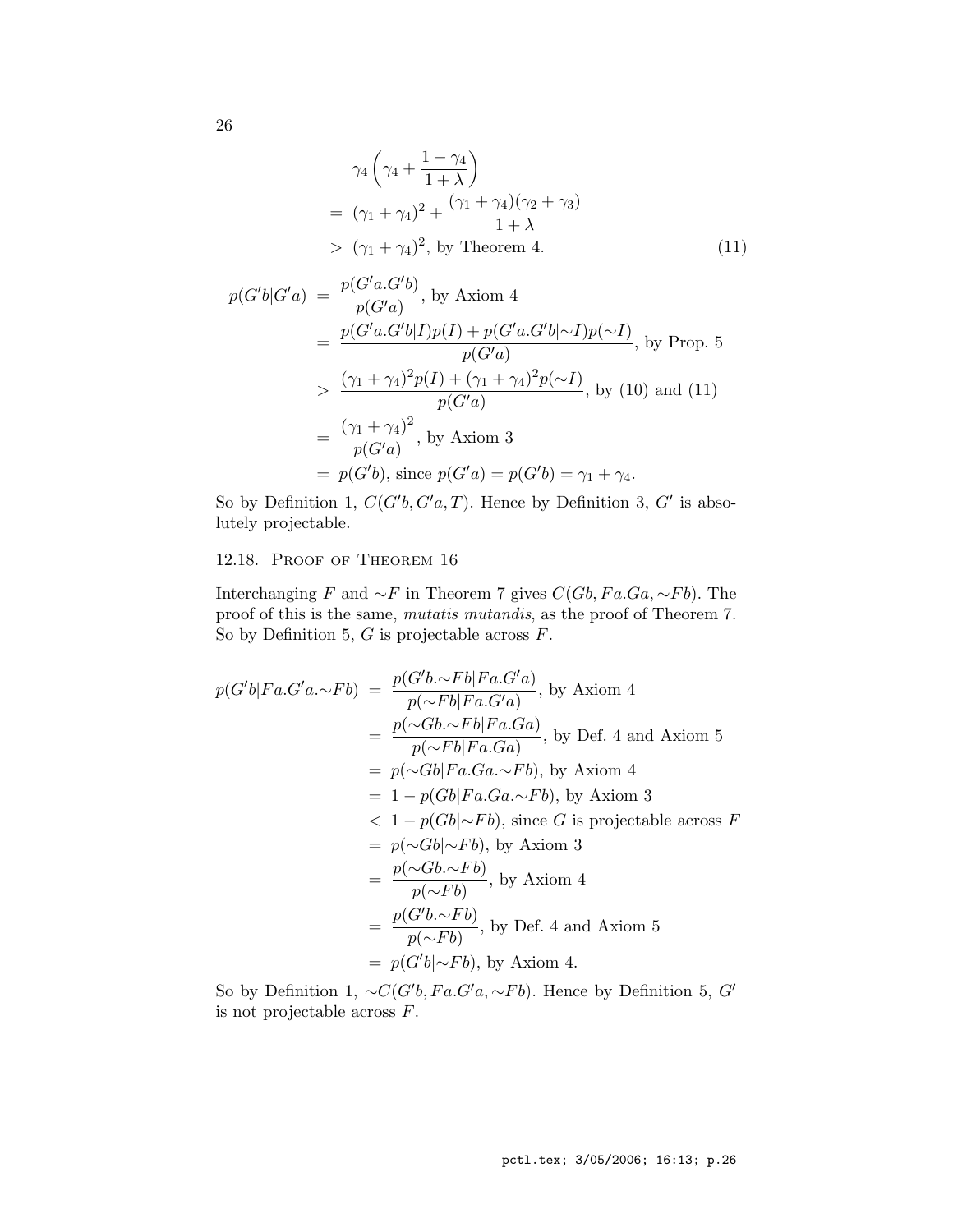### References

- Carnap, R. (1950). Logical Foundations of Probability. Chicago: University of Chicago Press. Second edition 1962.
- Carnap, R. (1980). A Basic System of Inductive Logic, Part II. In: R. C. Jeffrey (Ed.), Studies in Inductive Logic and Probability Vol. 2 (pp. 7–155). Berkeley: University of California Press.
- Flatto, L. (1976). Advanced Calculus. Baltimore: Williams & Wilkins.
- Galileo Galilei (1638). Discorsi e Dimostrazioni Matematiche intorno à due nuove scienze. Leiden: Elsevier. (References are to the English translation, Dialogues Concerning Two New Sciences, by H. Crew and A. de Salvio, New York: Dover 1954.)
- Good, I. J. (1968). The White Shoe qua Herring is Pink. British Journal for the Philosophy of Science, 19, 156–157.
- Goodman, N. (1979). Fact, Fiction, and Forecast (3rd edition). Indianapolis: Hackett.
- Hempel, C. G. (1945) Studies in the Logic of Confirmation. Mind 54. (Page references are to the reprint in Hempel, 1965.)

Hempel, C. G. (1965). Aspects of Scientific Explanation. New York: The Free Press.

Huygens, C. (1690). Traite de la Lumiere. Leiden: Pierre vander Aa. (English translation, Treatise on Light, by S.P. Thompson, New York: Dover, 1962.)

- Maher, P. (1999). Inductive Logic and the Ravens Paradox. Philosophy of Science, 66, 50–70.
- Maher, P. (2000). Probabilities for Two Properties. Erkenntnis, 52, 63–91.
- Maher, P. (2001). Probabilities for Multiple Properties: The Models of Hesse and Carnap and Kemeny. Erkenntnis, 55, 183–216.
- Nicod, J. (1923). Le Problème Logique de l'Induction. Paris: Alcan. (English translation in Nicod, 1970.)
- Nicod, J. (1970). Geometry and Induction. Berkely and Los Angeles: University of California Press. (English translation of works originally published in French in 1923 and 1924.)
- von Wright, G. H. (1957). The Logical Problem of Induction (second edition). Oxford: Basil Blackwell.

### Further reading

- Corfield, D. and Williamson, J. (Eds). (2001). Foundations of Bayesianism. Dordrecht: Kluwer.
- Earman, J. (1992). Bayes or Bust? Cambridge, Mass.: MIT Press.
- Horwich, P. (1982). Probability and Evidence. Cambridge: Cambridge University Press.
- Howson, C. and Urbach, P. (1993). Scientific Reasoning: The Bayesian Approach (second edition). Chicago: Open Court.
- Jaynes, E.T. (2003). Probability Theory: The Logic of Science. Cambridge: Cambridge University Press.
- Maher, P. (1990). How Prediction Enhances Confirmation. In J.M. Dunn and A. Gupta (Eds). Truth or Consequences: Essays in Honor of Nuel Belnap (pp. 327–343). Dordrecht: Kluwer.